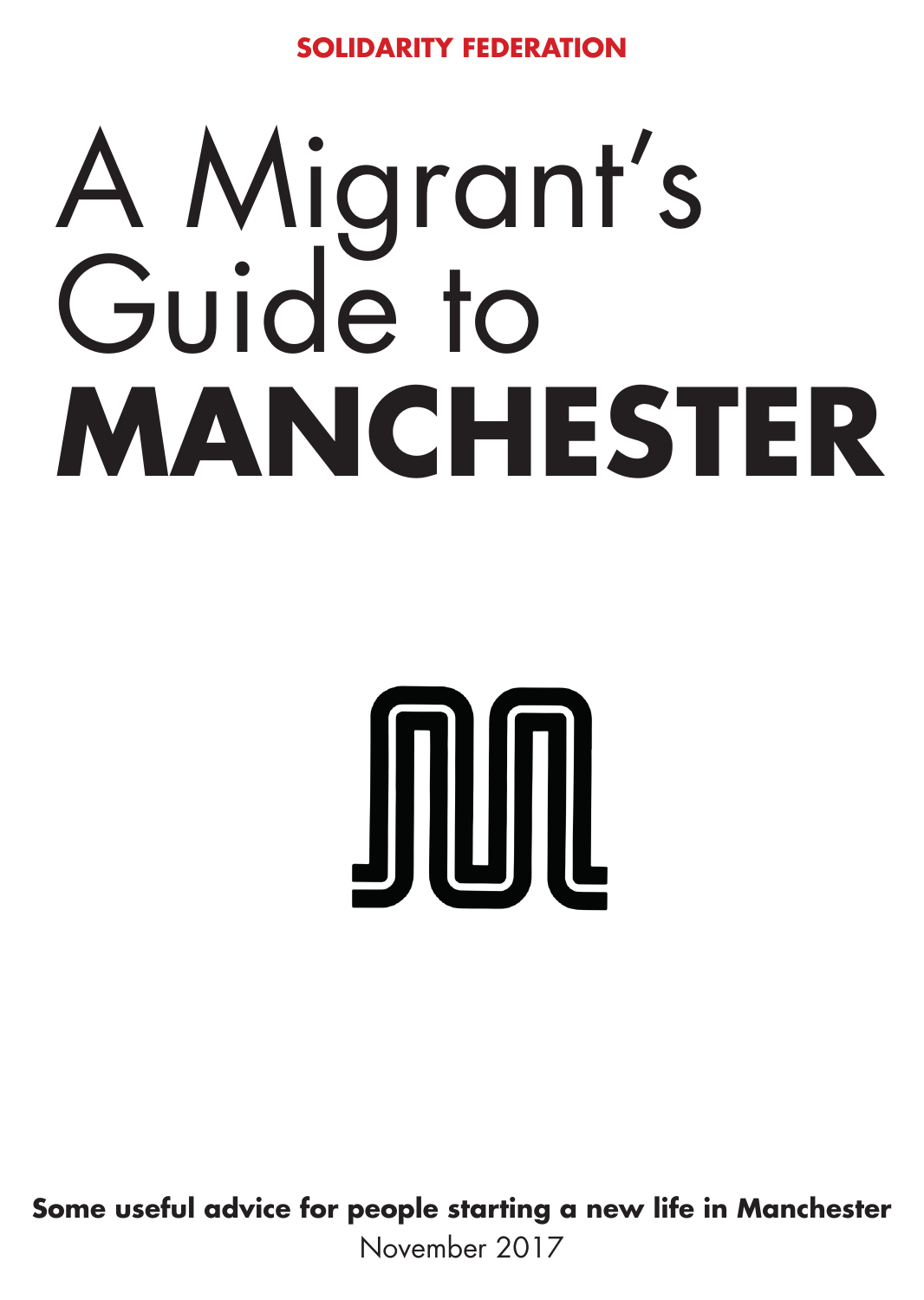## Table of Contents

- Introduction
- Transport
- Internet & Phones
- Cheap Food & Other Stuff
- Bank Accounts
- Learning English
- Healthcare
- Home
- Work
- Benefits
- Legal Issues
- Domestic Violence and Sexual Assault
- LGBT\* (Lesbian, Gay, Bisexual and Trans\*)
- Other Useful Contacts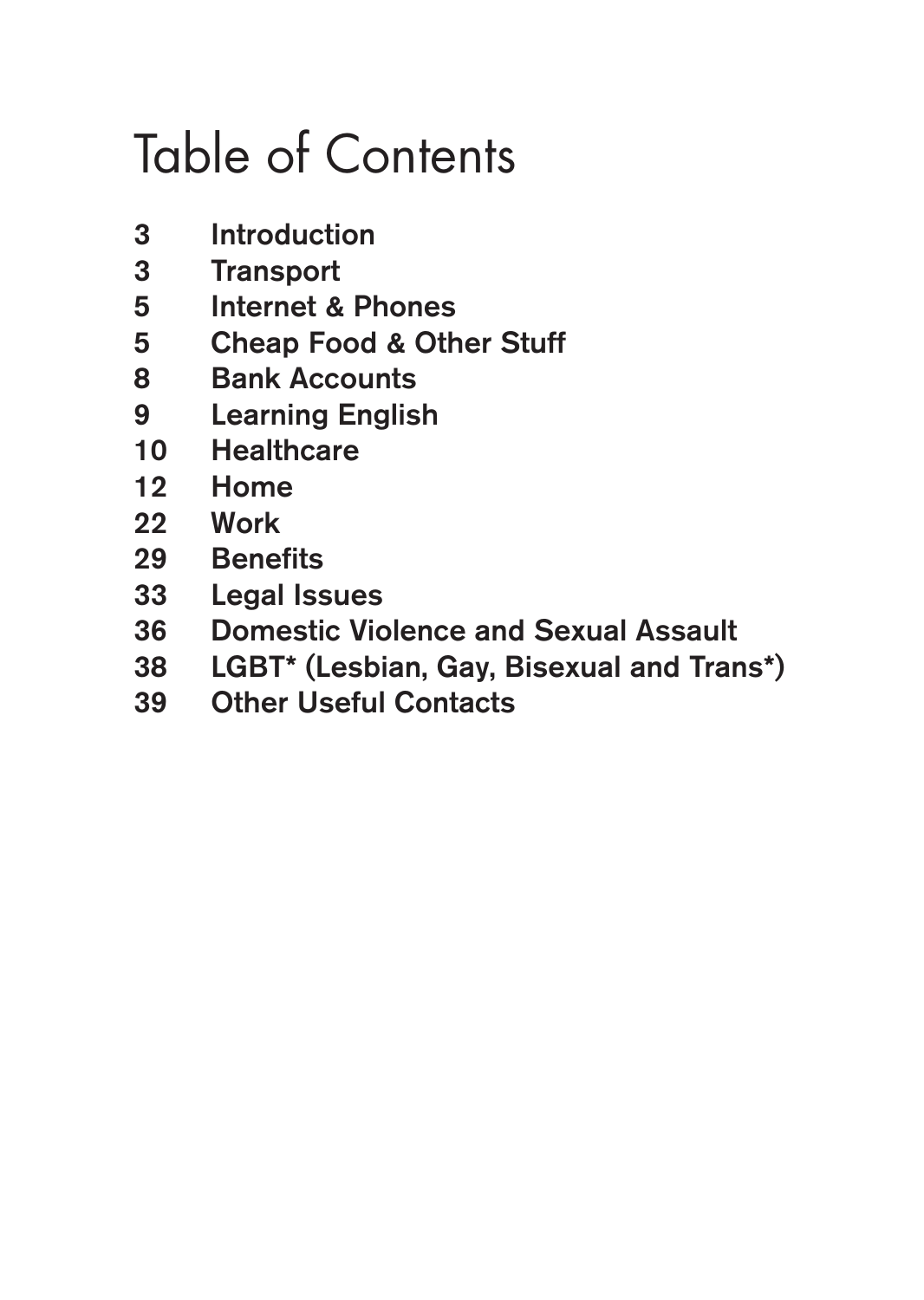## Introduction

Starting a new life in the UK can be intimidating. Many things are different to how they were at home. Most things are expensive, and some things are difficult. This pamphlet provides basic advice on some of the things that you will have to sort out when you arrive here and on troubles you may have.

Some of this advice will apply to everyone. Most will assume that, although you are a migrant, you have a legal right to live and work in the UK, most likely because you are an EU citizen. If that's not the case for you then things may be more complex and you may need more in depth information than this small pamphlet can provide.

## **Transport**

#### **Buses**

There are a number of bus companies in Manchester; the biggest are First Manchester and Stagecoach. You can only travel on buses run by the company you buy your tickets from. Most bus tickets can be bought from the bus driver when you get on the bus. If you use the bus often it is cheapest to buy weekly tickets. Daily tickets allow unlimited travel on buses belonging to one company for one day; if you travel more than three days a week a weekly ticket is cheaper. A day ticket from Stagecoach, for example, currently costs £4.30, and a weekly ticket £14 (you can also use Stagecoach tickets on MagicBus). There are also various family tickets which will save money if you are travelling with children.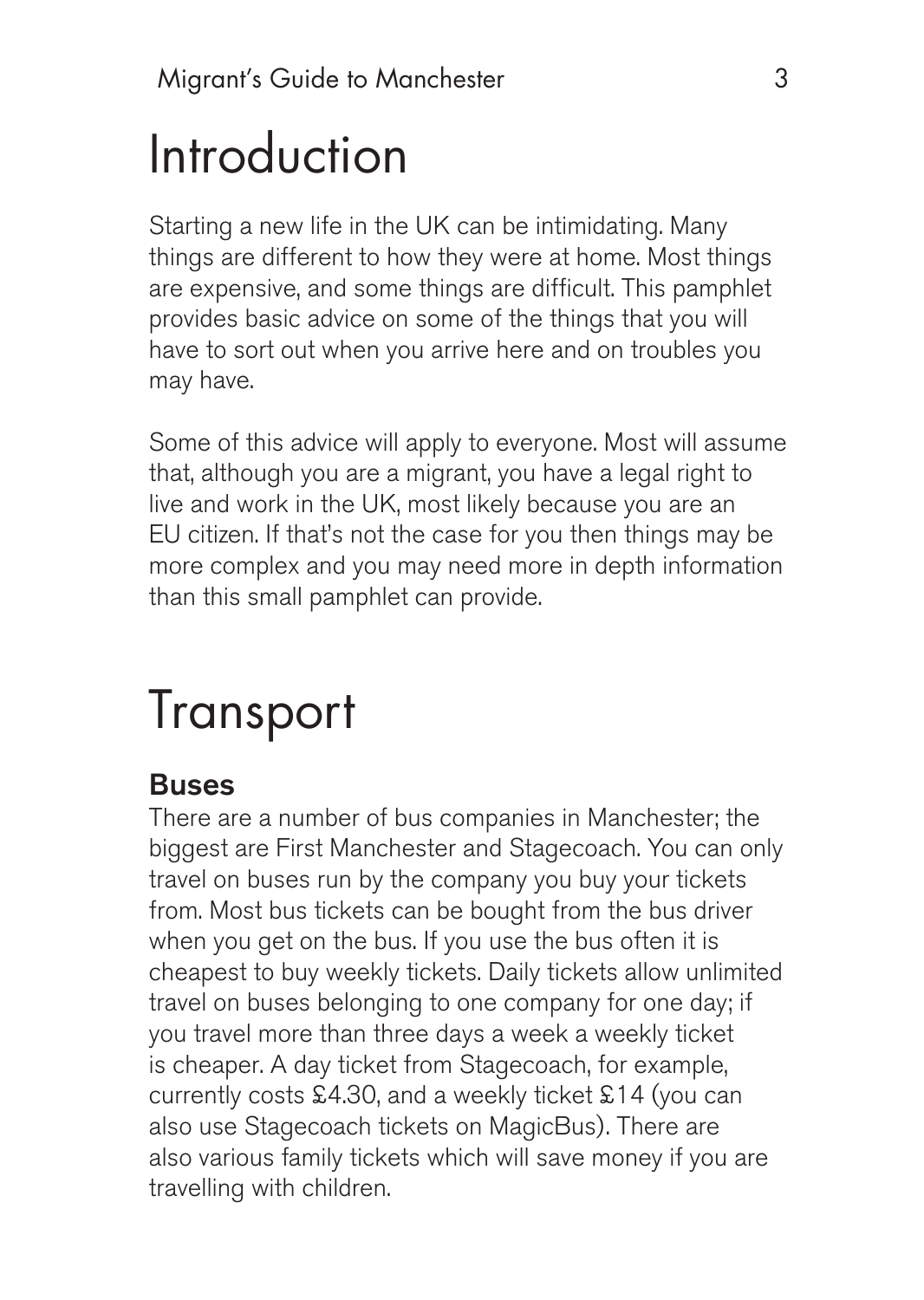If you are caught traveling with an invalid ticket or without a ticket, there is an on the spot fine of £50 or more.

#### Trams (Metrolink)

The cheapest time to travel on the tram is between 9:30am and midnight, Monday to Friday, and at any time during the weekend. Weekend travel tickets allow you to travel on any tram from after 6:00pm on Friday to midnight on Sunday and are good value. The weekend family ticket, which allows two adults and two children to travel, is a cheaper option. A day travel card costs £5 and allows you to travel on any tram between 9.30am and midnight. There is also a family day travelcard. Ticket machines at each tram stop sell single, return and daily tickets, but not weekly tickets, which are on sale at Transport for Greater Manchester Travelshops and website.

People traveling without a ticket or with an invalid ticket are fined £100. Unlike the buses, ticket inspectors frequently inspect tickets on trams.

The *Transport for Greater Manchester* website can help you find how to travel from one place to another using public transport:

#### **www.tfgm.com**

#### Trains And Coaches

If travelling long distance it is often cheaper to buy a ticket in advance, but beware that advance tickets are not flexible. *National Rail Enquiries* will help you find times and prices:

> **www.nationalrail.co.uk 08457 48 49 50**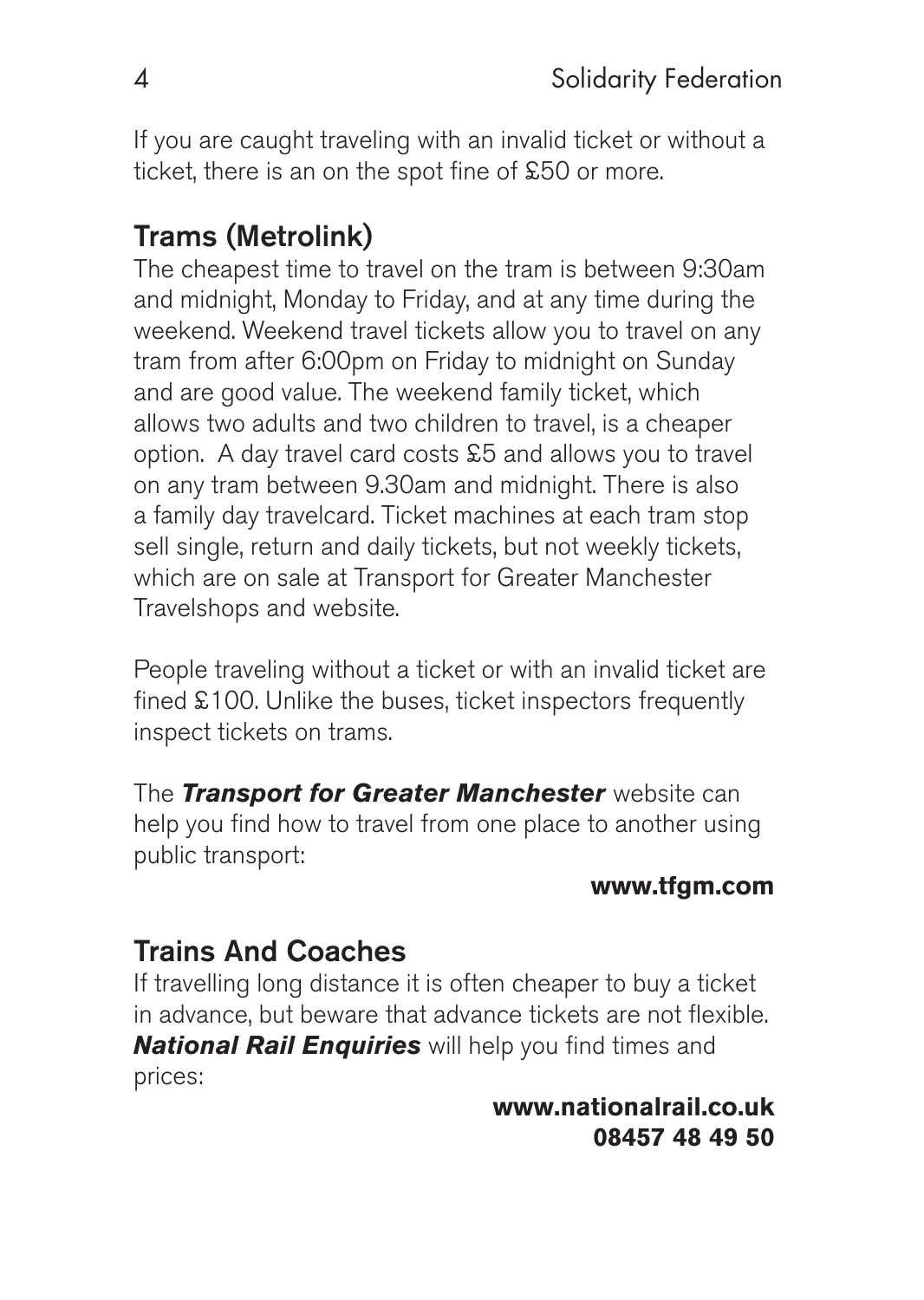People aged between 16 and 25, people over the age of 60, people with disabilities, and families or couples may be eligible to buy railcards, which entitle them to 33% off the price of train tickets. It may be worth buying these railcards if you often travel by train. You can purchase them online or at train stations.

#### **https://www.railcard.co.uk/**

Coaches are often cheaper than trains, especially the budget ones like Megabus:

#### **uk.megabus.com 0141 332 9644**

You can find the exact location of any UK address by typing the post code into the search box on Google Maps or Bing

## Internet & Phones

Internet access in an internet cafe is around £1/hour. They also have photocopying and cheap international phone calls. You can access the internet for free in libraries. Libraries will usually require you to register. It's free but you will need proof that you live in the area. Some libraries allow access without registering, so it's worth asking at the counter.

Libraries also have newspapers, magazines, resources for learning English, and many have books in different languages. They are good places for getting information on local community resources, events, education, housing, etc. You can search for places with free internet access here:

**http://www.manchester.gov.uk/internetaccess**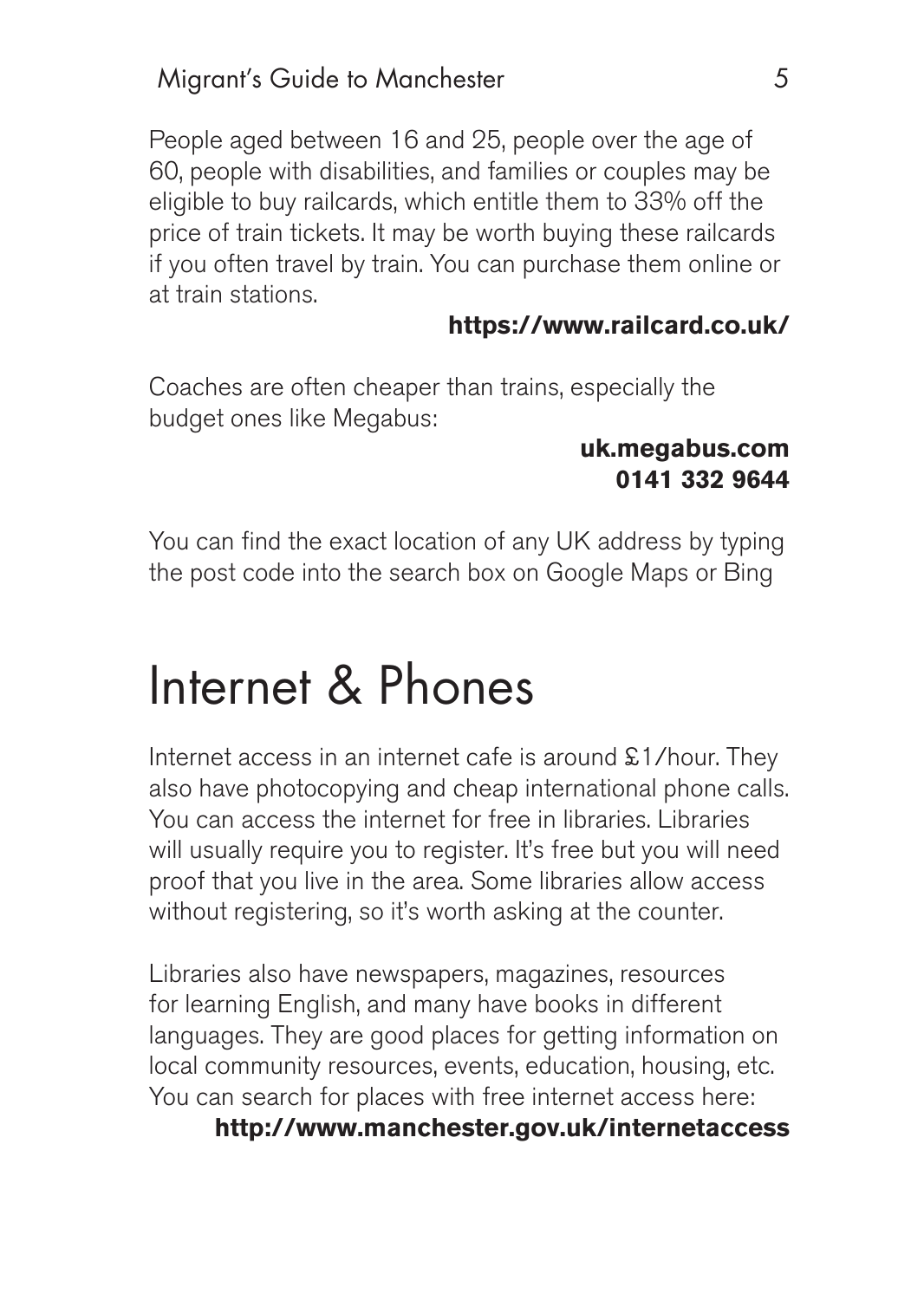A mobile phone without a contract is called 'prepaid', 'pay as you go' or 'PAYG'. There are networks such as Lebara, Lycatel or Giffgaff which offer very good SIM card only deals. You can get a pre-paid SIM with 250 minutes, unlimited SMS messages (texts) and 1GB of internet data for £10 a month. Small mobile phone shops in local markets are the best place to get a cheap SIM and a cheap handset. Argos and large supermarkets also sell cheap handsets.

## Cheap Food & Other Stuff

The cheapest supermarkets are Lidl, Aldi or Morrisons. Sometimes you can get food that expires on the day very cheap if you come late in the evening. Food is often cheaper in markets than in shops. Skipping (taking food from bins) is a crime but prosecutions are not common. You are likely to get trouble from security guards if you get caught. Be careful as sometimes bleach is poured over food and there may be rats in the bin.

Places that give out free food:

#### **Wednesdays 7:30pm The Roby, 307 Dickenson Rd, M13 0NG: foodcycle.org.uk/location/manchester manchester@foodcycle.org.uk**

The most expensive way to shop is at local independent shops. The large supermarket chains are cheaper with Lidl and Aldi being the cheapest. Using 'pound' shops is a cheap alternative, as are local markets. There are a number of cheap shops selling a wide variety of fruit & vegetables. Local charity shops sell cheap second hand clothes and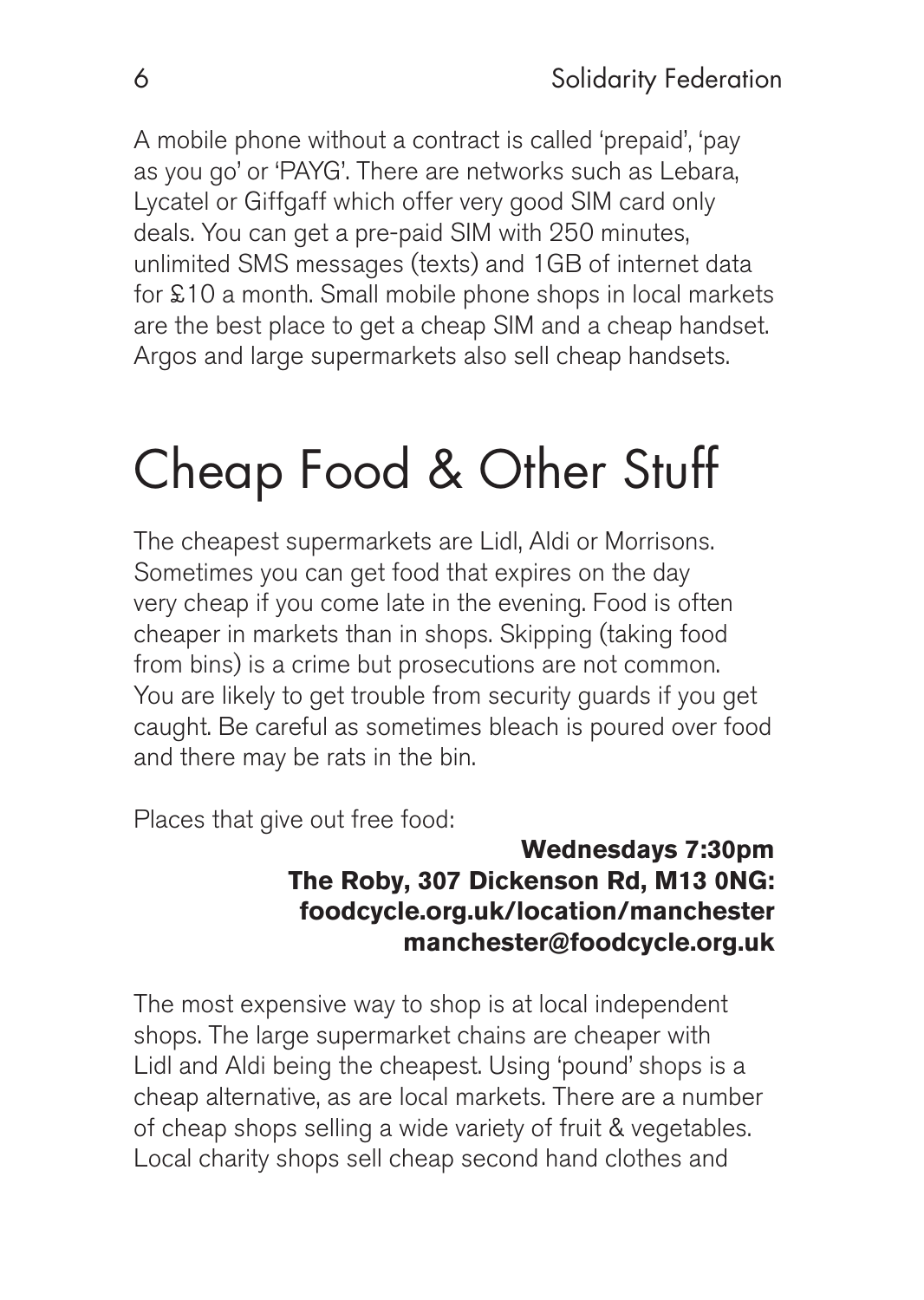goods. And there are a number of charity shops that sell second hand furniture. Avoid places offering credit at high interest which will result in you paying thousands of pounds. For a list of cheap pound shops:

#### **www.yelp.co.uk/manchester**

type: 'pound shops' For a list of charity and other shops selling second hand furniture:

#### **www.yelp.co.uk/manchester**

type: 'second hand furniture' or 'discount furniture'

Primark is the cheapest clothes store. Argos is a cheap for household goods, electrical items and electronics. Charities such as Oxfam, Marie Curie, Mind, run charity shops where you can buy second hand clothes, books, and household goods cheap.

For a list of charity shops:

#### **www.yelp.co.uk/manchester**

type: 'charity shops'

Freecycle is an internet forum where people give away stuff for free:

#### **uk.freecycle.org**

Gumtree has a section for free stuff:

#### **gumtree.com/freebies/manchester/freebies**

You need a lot of patience and luck with those as good quality things are snapped up fast.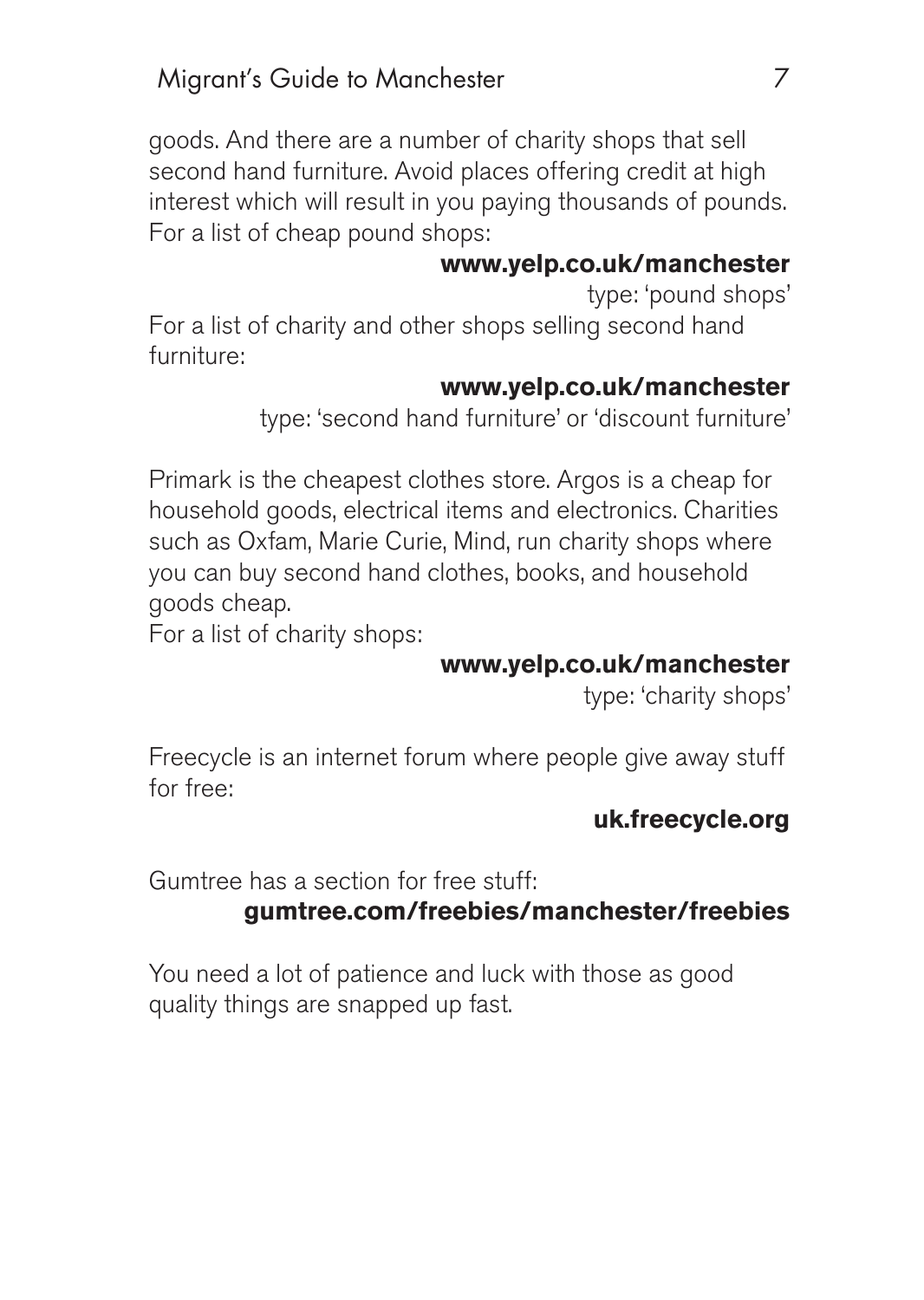## Bank Accounts

Opening a bank account is difficult if you have just started living in the UK. Banks will often ask you for documents to open an account and in order to get those documents you may need a bank account already. You need two documents: a proof of identity, such as passport or national identity card, and a proof of address, which may be more difficult to get. Keep all official letters with your name on them for a few months, because they may be useful for that, or for similar purposes. You will often need a history of your addresses with dates when you lived there. Write that down each time you move.

A tenancy agreement is a proof of address, but it's unlikely you will have one at the beginning. A utility bill such as gas, electricity or landline phone bills, but not a mobile phone bill, will work. You need to ask your landlord and the utility company to change the bill to your name, and wait until the end of the month when the next bill comes. They don't often agree to do that. If you are on any bills, remember to inform the utility company when you move out, otherwise you may be liable for unpaid bills of other tenants.

A valid UK driving license is a proof of address. You can exchange an EU driving license for a UK one at a £50 fee. You can apply for a provisional driving license, meant for people who are learning to drive, and some banks accept that.

#### **www.co-operativebank.co.uk**

choose: 'Help and info for customers'

Your employer may write a letter confirming your address. It has to be on the company headed paper and signed by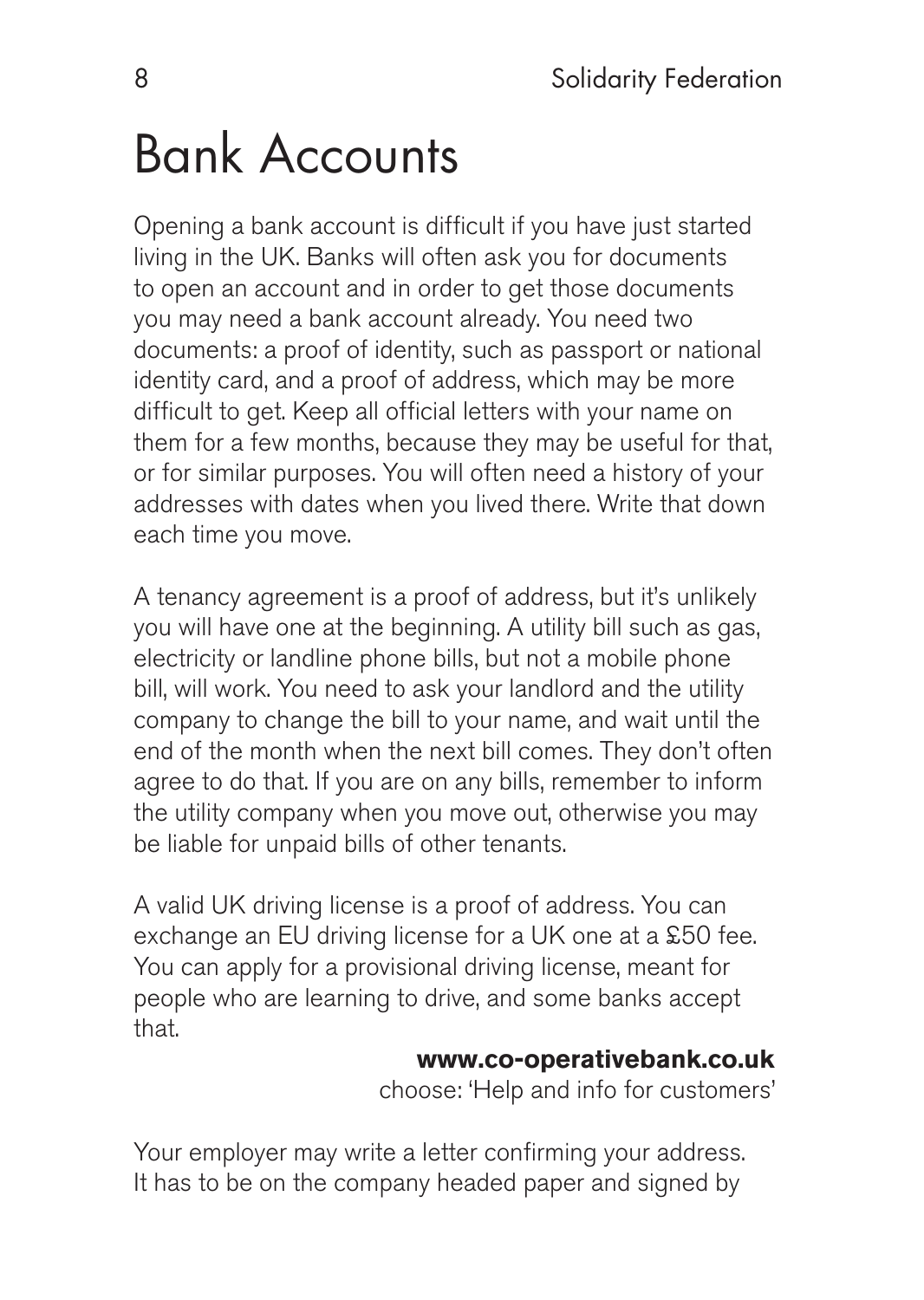someone in a position of authority. Some banks accept that or the letter from the Job Centre confirming your National Insurance number.

#### **http://www.hsbc.co.uk/1/2/current-accounts/ basic-bank-account/open-bank-account**

scroll down to: 'Eligibility requirements' choose the link: 'identification and proof of your address'

Some banks offer accounts for people newly arrived to the UK, where only a passport and no proof of address is required.

#### **lloydsbank.com/banking-with-us/joining-lloyds/ new-to-the-uk.asp**

click: 'Proof of identity' at bottom of page Or a recent statement from an account in your home country will be accepted as proof of address.

Credit unions are small community banking organisations and can be more flexible when opening a new account. You can find your local credit union here:

#### **findyourcreditunion.co.uk/home**

Collect as many relevant documents as you can, go to a bank in person, and try in several different banks as you may be lucky and be served by a person who won't be as diligent with their checks as the rules require.

## Learning English

Greater Manchester has several colleges for adult education. These are called a further education (FE) or community colleges. They provide courses in a range of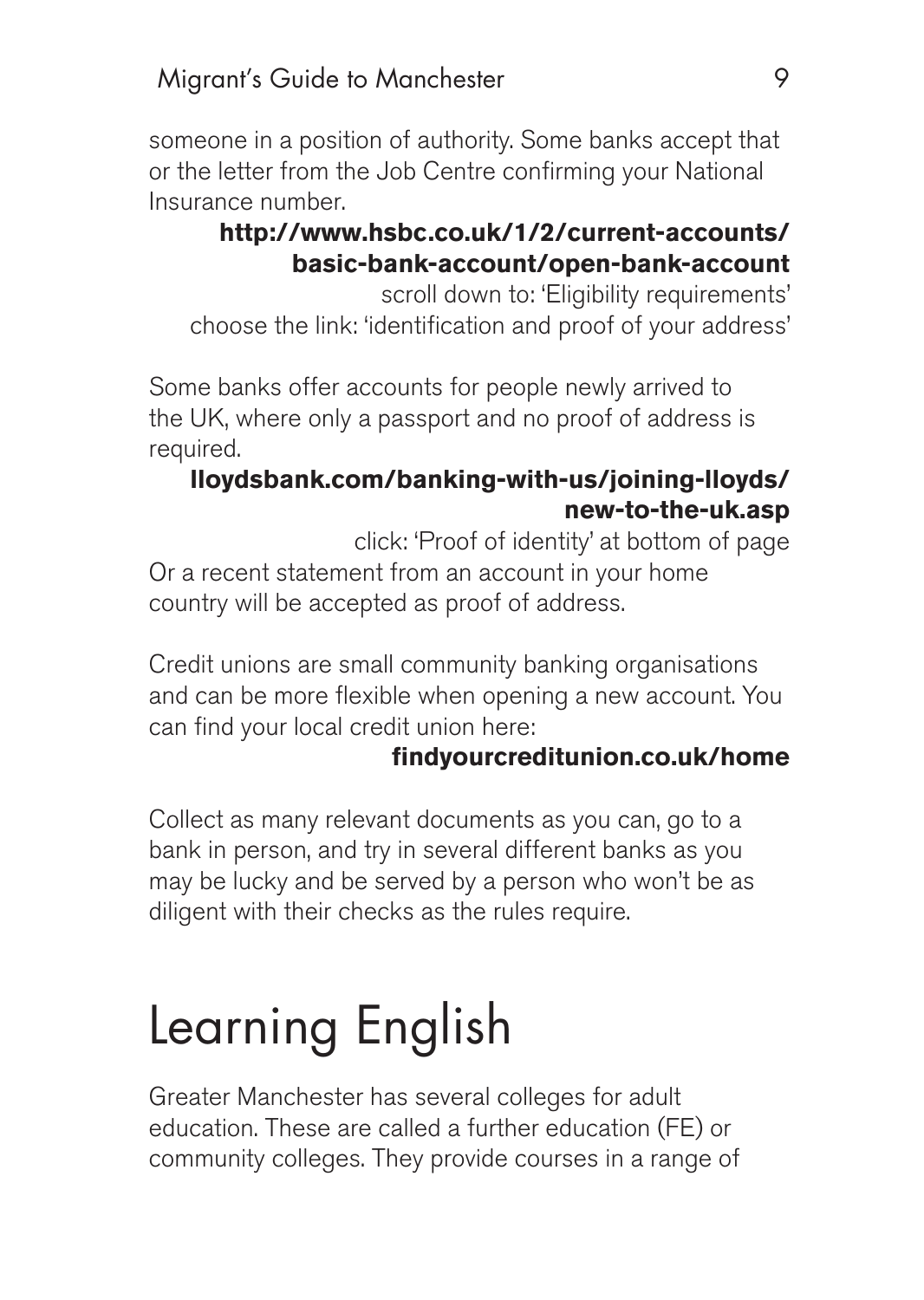subjects, including English language classes (sometimes called ESOL), which are affordable and sometimes free, especially if you receive state benefits. Some local councils, libraries, churches and community centres provide free English classes too. Ask in the local library for advice.

*Migrants Supporting Migrants* holds regular language classes and workshops on necessary skills.

**www.migrantsupport.org.uk**

*Salford Unemployment and Community Resource*  **Centre** provides courses in English and other useful skills: **www.salforducrc.co.uk 0161 789 2999 84-86 Liverpool Street, Eccles, M30 0WZ**

## **Healthcare**

If you need emergency medical help, call 999. If you need medical help fast but it's not an emergency, call 111. You can also go to the accident and emergency unit, or 'the A&E', which is usually in a hospital.

The NHS, or National Health Service, provides public health care in the UK. You can find hospitals, clinics, dentists, sexual health clinics, and other health services that are local to you by using this website:

#### **www.nhs.uk/service-search**

Basic health services, such as a visit to a doctor or an emergency treatment are free to people resident in the UK. You may be charged for specialist appointments and hospital stays, if you have a right to stay in the UK, those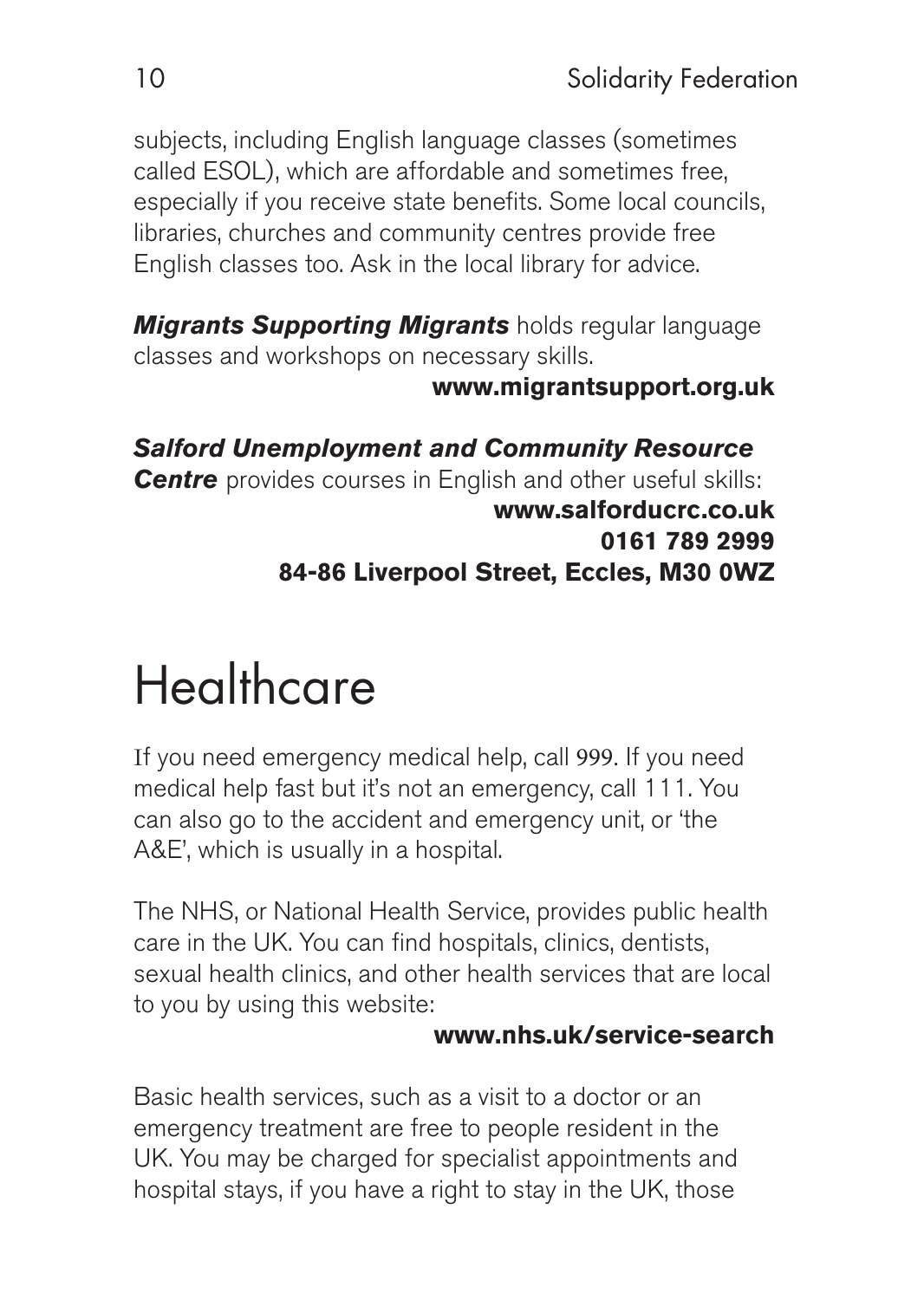are free too. However the government is increasingly introducing status checks and up-front charging for some treatments for people it deems ineligible for free healthcare.

Dentist or optician appointments, and prescription medicines, always cost money.

Your first point of contact is a doctor called a GP, or a general practitioner. They usually work in a 'surgery', but this has nothing to do with surgical procedures. You need to register with a GP near where you live, and make an appointment each time you want to see a doctor. If you have an illness or injury which is not an emergency, but you can't wait for the appointment, you can go to a walk-in clinic where a nurse will see you. Be prepared to wait for several hours.

You need to register with, and make an appointment with a dentist. A check-up currently costs £20.60 and a procedure, such as a filling or removing a tooth, costs £56.30. You only pay a single fee for the most expensive treatment, and if you need to come back again within two months it will be free.

*NHS Choices* is a website with information about health and the health service:

#### **www.nhs.uk/service-search**

Abortion is legal up to 24 weeks and is available free in the UK. You need a referral from your doctor, or from the *British Pregnancy Advisory Service:*

> **www.bpas.org 03457 30 40 30**

Abortion is also available through private clinics where you have to pay £450-£750.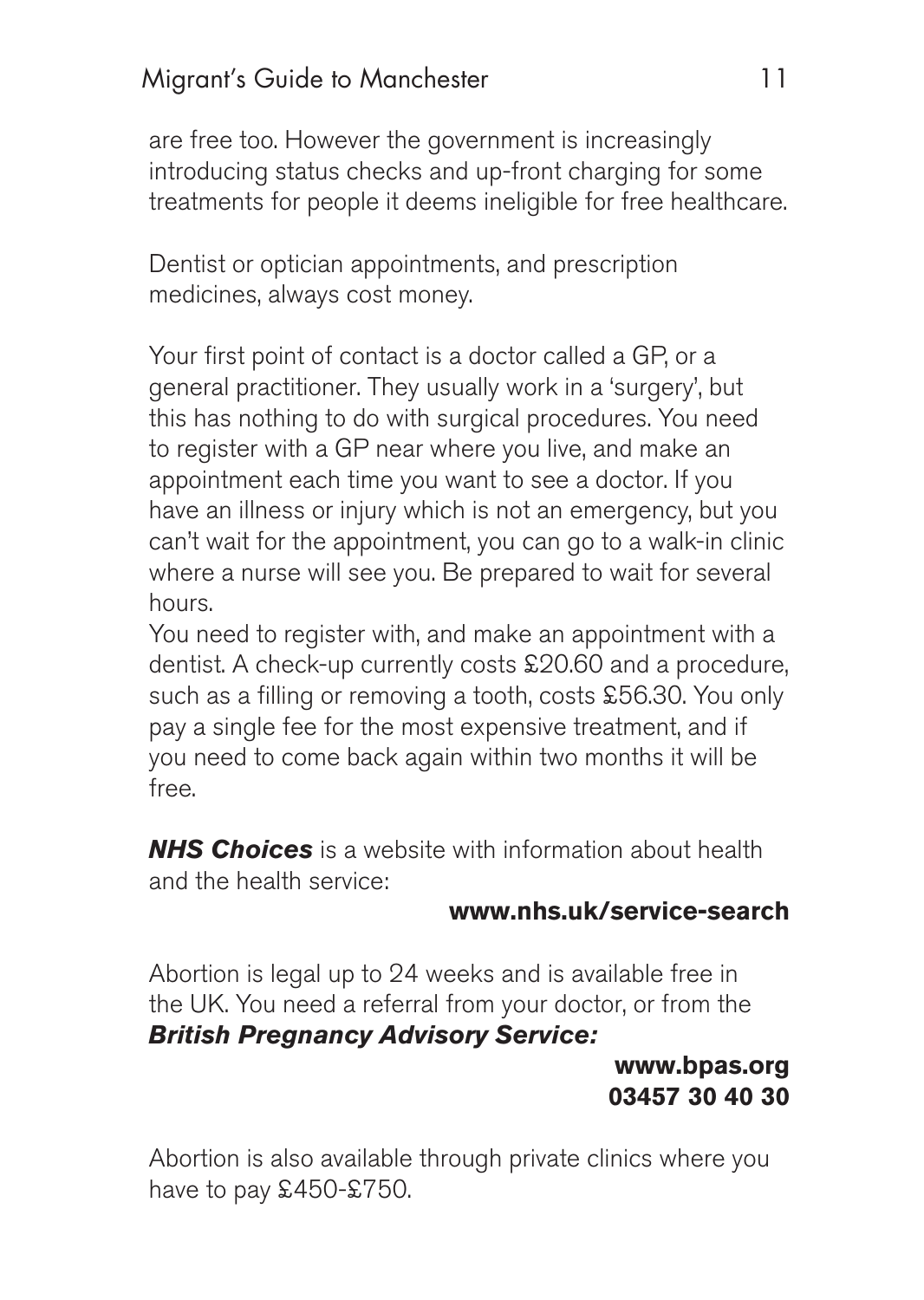Everyone can get condoms for free, even if you are under 16. They are available from contraception clinics, sexual health clinics, some GP surgeries and some young people's services.

#### **http://www.anyplanstonight.co.uk/web/**

You can get the 'morning after pill' free of charge from contraception clinics, Brook centres, some pharmacies, most sexual health clinics, most NHS walk-in centres and GP surgeries and some hospital accident and emergency departments. You can also buy the morning after pill over the counter for about £26 in a pharmacy, including pharmacies inside Boots, Superdrug and similar stores.

There are many sexual health clinics in Manchester, often near hospitals:

#### **www.manchester.gov.uk/health**

choose: 'Sexual health advice'.

## Home

#### Finding A Place

Rents in Manchester can be quite high and finding a decent place is difficult and takes time, but some areas are significantly cheaper than others. Before choosing, look at several places, ask people living in the area how much rent they pay, search on different websites and ask in estate agents. Some newsagents shops have adverts on notice boards or in the window, and you can also ask in places like launderettes, pubs, barber shops, cafés and social centres. Gumtree is the most popular website for rooms and flats:

#### **www.gumtree.com/manchester**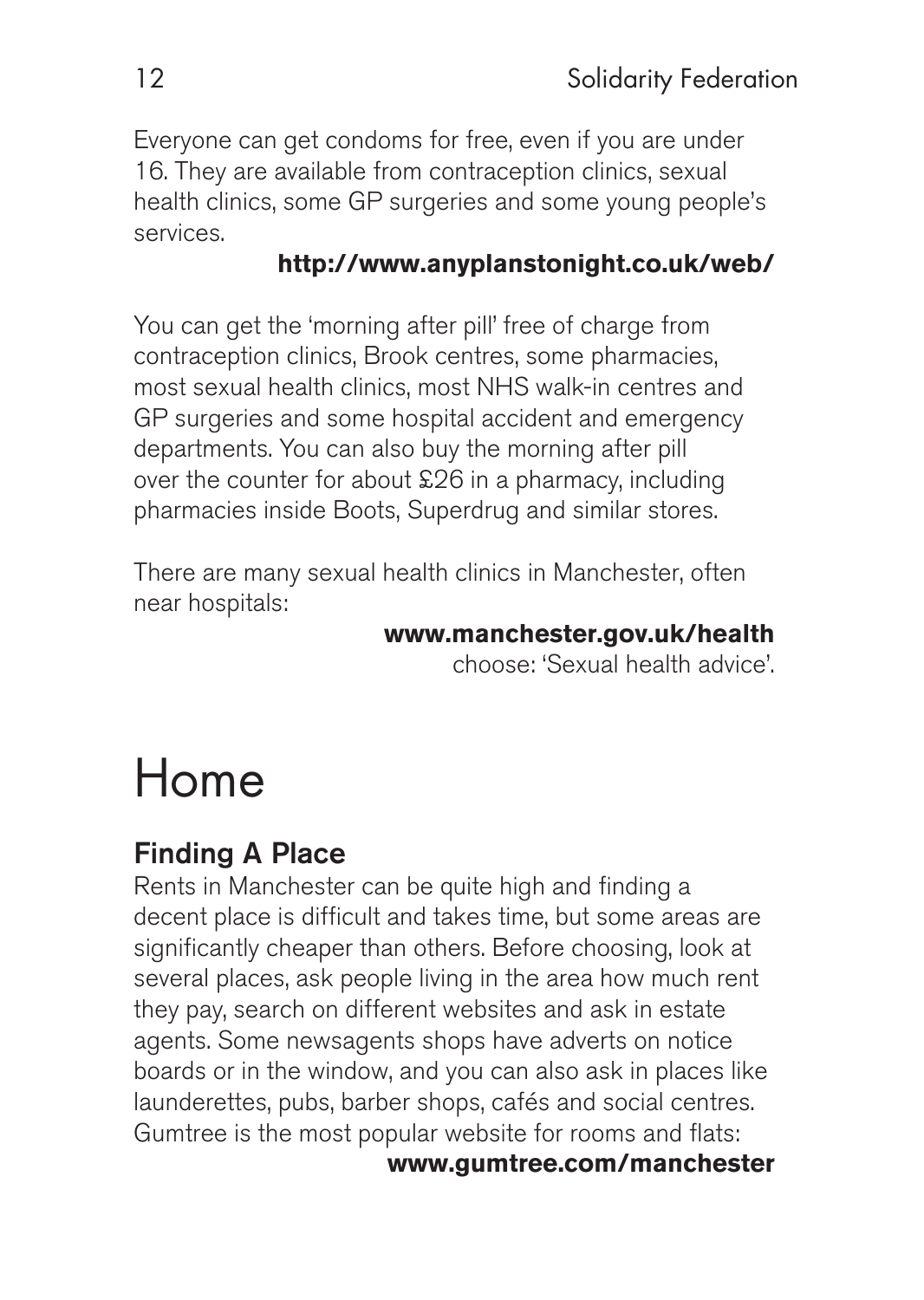#### Renting A Room

The cheapest way to find somewhere to live is to rent a room in a shared house. Basically, you rent the room and share the kitchen, toilet and bathroom with the other people living in the house. In some cases, the cost of renting the room may also include monthly bills, such as gas, electricity and water and extras, such as phone, internet and satellite or cable television. The cost of renting a room may also include the tax paid to the local government (council tax), which is usually the highest bill. So if you want to rent a room, always check if any of these other costs is included in the rent. It may also be possible to rent a room for two people but you should always check if this is allowed. You can rent a room for as little as £260 per month, though normally it is more expensive.

There are numerous web sites advertising rooms to rent in Manchester; for example:

#### **www.gumtree.com/flatshare/manchester manchester.letshelpyou.co.uk/lets**

#### Renting From Housing Associations Or The Local Authority

If you want to rent a house or a flat, a good place to start is the local government web site which provides basic information about renting a place to live in Manchester and the site can be translated into more than 100 languages:

#### **www.manchestermove.co.uk**

choose: 'Council and Housing Association' choose: 'Register for Manchester Move'

It is possible to rent a flat or house from the local council or a housing association. These homes are cheaper and in better condition than many private properties. These types of landlords usually act within the law, have more secure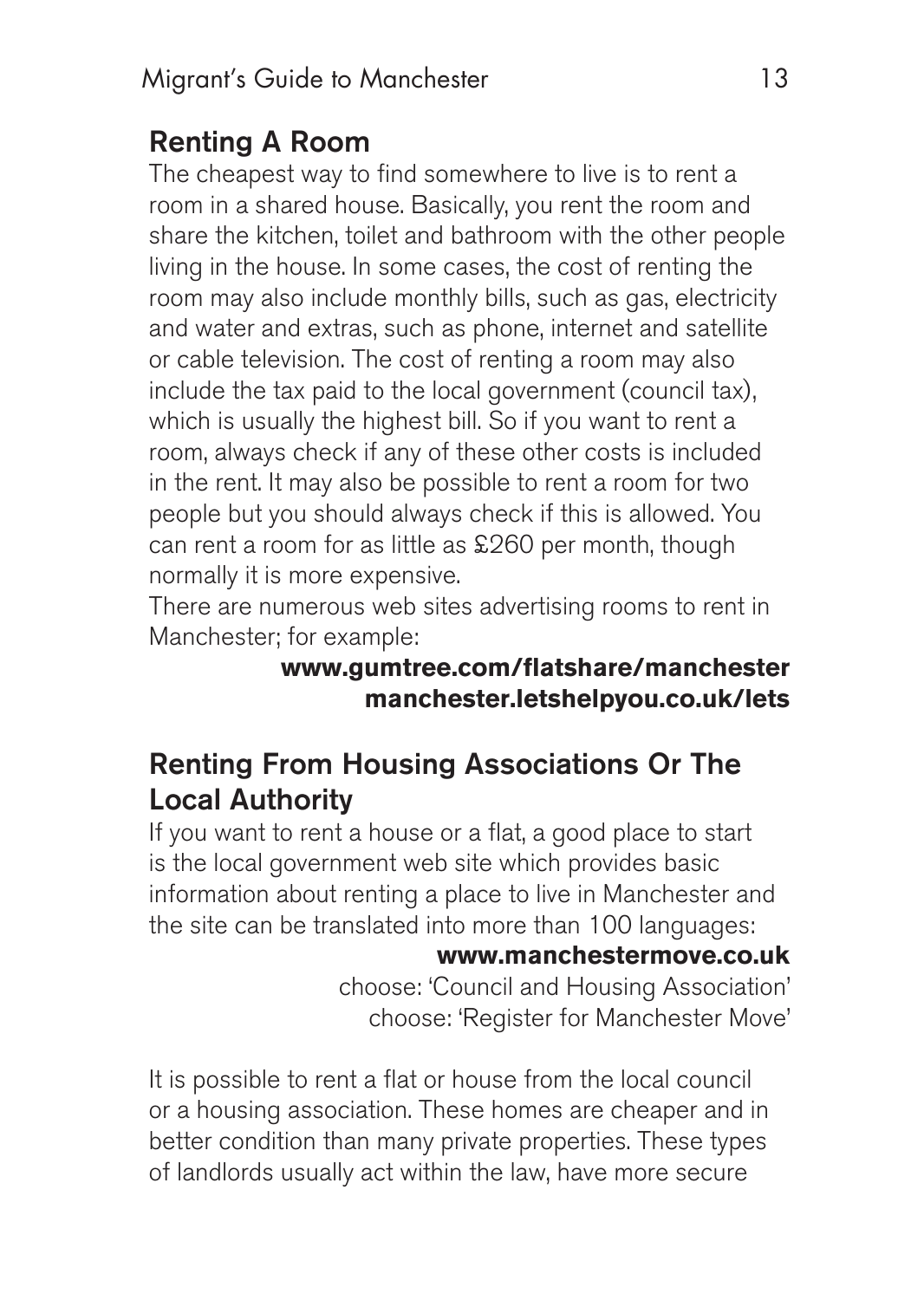tenancies, and are much more sympathetic if you have problems with paying your rent. They are also quicker than many private sector landlords to make repairs. However there is a shortage of this type of home in Manchester, so they are hard to obtain.

Because of this, housing associations and councils have a complex system of allocating their homes. The system gives points for being threatened with homelessness, being overcrowded, having health problems etc., and allocates homes on the basis of need. If you want to rent a home from a local council or a housing association the first thing to do is register at

#### **www.manchestermove.co.uk**

When you have registered you can apply, or 'bid', for any housing association or council homes in the Manchester. You can view the number of homes available and the number of people applying for each property.

Homes rented from the council come without furniture but there are organisations that offer free or cheap second hand furniture, domestic appliances and other household goods:

#### **www.thewesley.org.uk www.treeoflifecentre.org.uk**

In the Greater Manchester area, outside of Manchester itself, there are many housing association and council homes available, which are allocated on a 'first come, first served' basis. In effect, this means you can move into them immediately, no matter what your personal circumstances. You can view the homes available at:

#### **www.pinpoint.org.uk**

Choose: 'Property search'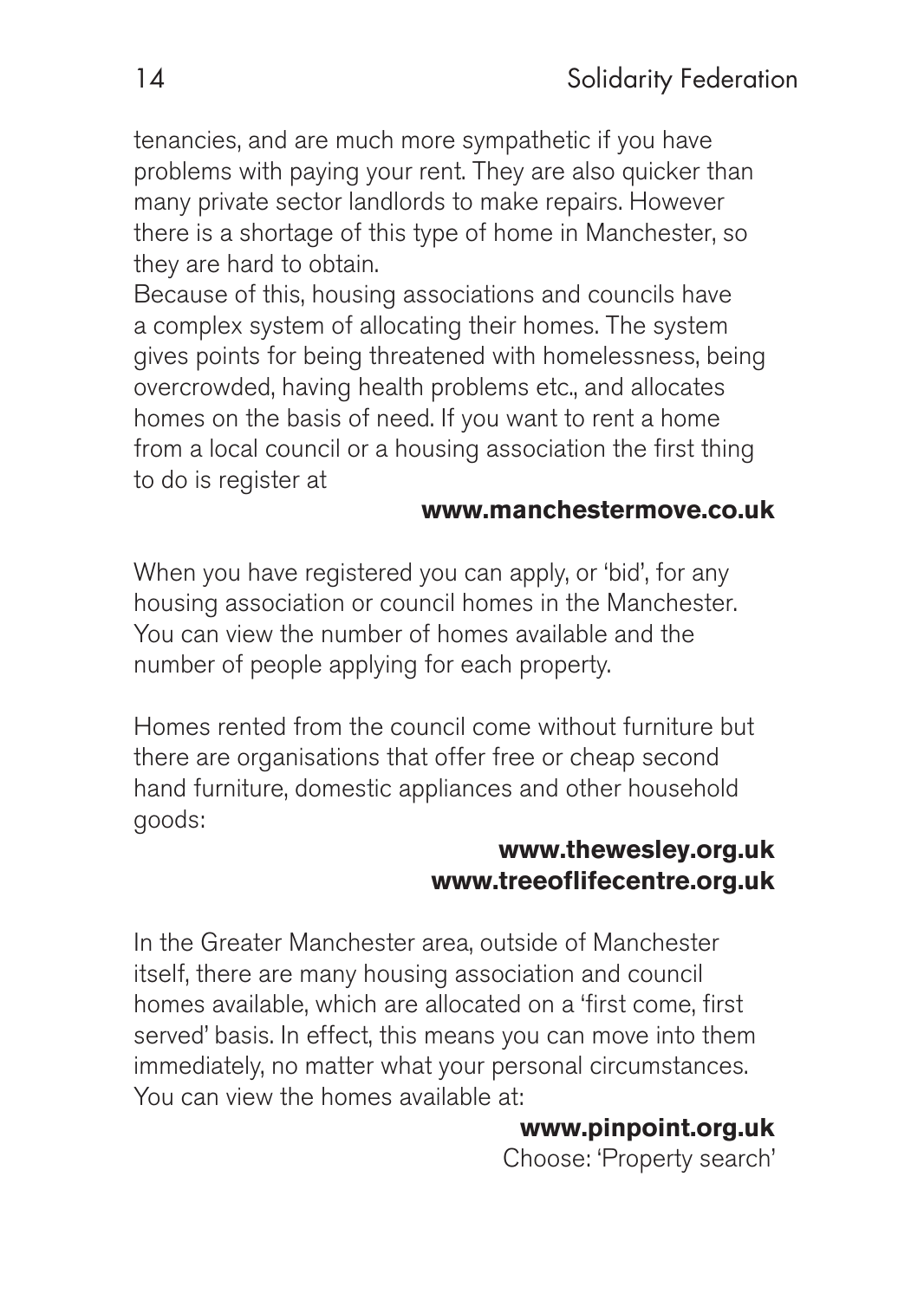It is easy to travel to Manchester from many of these areas, so it is worth checking these homes even if you are hoping to find work in Manchester.

#### Renting A Flat Or House From A Private Sector Landlord

Private sector landlords rent out homes as a business and their primary aim is to make a profit. Although there are many decent landlords, there are also many bad ones, who will try to scam you. Therefore, when renting from a private landlord, you need to be more careful and know your basic rights as a tenant before entering any agreement with a private landlord. There is a basic guide to tenants' rights below.

It also pays to carefully check out any flat or house you are thinking of renting. Scams are very common. Do not pay money in advance for anything you have not seen. If the deal looks too good to be true, then it probably is not true. People sometimes get you to pay a large deposit and rent in advance, then disappear with the money. You are then at risk of summary eviction. Unfortunately, this is very difficult to fight or guard against. Try to keep copies of anything you agree in writing, ideally in a formal contract.

Always view a property before renting it and, when viewing the property, always have a good look round. Remember, Manchester's climate is cold and damp, and living in a cold and damp home is bad for your health, expensive to heat and can make your life miserable. So, always look for signs of damp, black mould on the walls, or patches of wall that have been newly painted to conceal mould. Also, check out the heating system to make sure it looks adequate and is well maintained. Ask to see a copy of the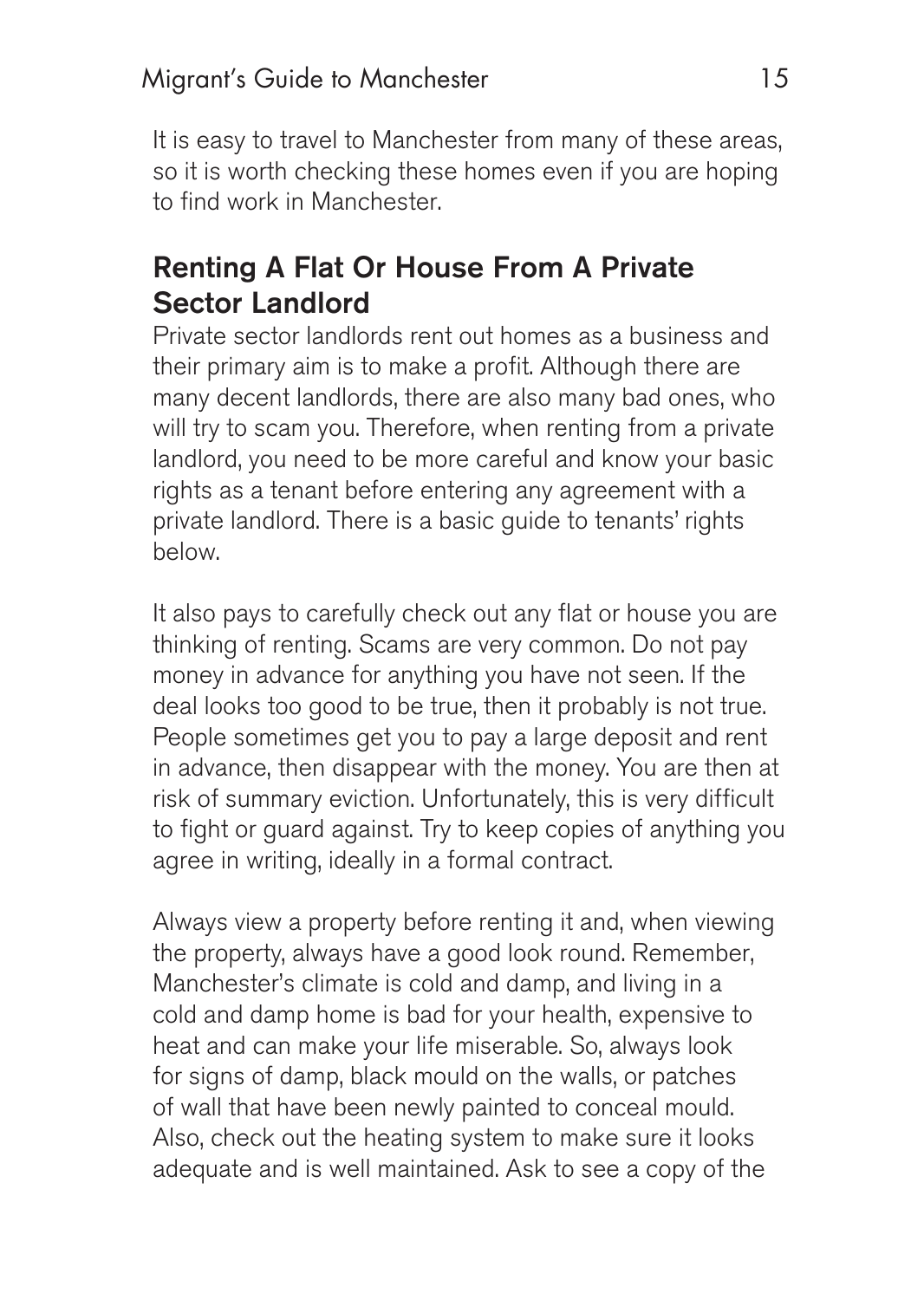Energy Performance Certificate, which will show how well the property has been insulated. Remember, electric is far more expensive in Britain than gas. If viewing a property in summer think about what it will be like to live in during the winter months.

If you have concerns about your landlord, ask questions while you are viewing the house or flat to judge what kind of response they give. For example:

Ask where your deposit will it be protected? Most deposits taken from tenants by landlords have to be registered by law with one of the three government schemes (see below). Ask to see the gas safety certificate? If the property has gas appliances or heating, the landlord must be able to show you a copy of a certificate that shows the annual gas safety check has been done.

Ask if the landlord is a member of the NLA, or of a landlord accreditation scheme? These are voluntary schemes that regulate landlords.

You can also find a home to rent through a letting agency but they will charge you an additional fee. If you are using a letting agency, first find out what fees (and costs) you will be charged and when you need to pay them. By law, a breakdown of all fees should be clearly visible to you in the agent's office and on their website. You should also check out which independent complaints scheme the agency is a member of.

#### Tenants' Rights

There are different types of tenancy contracts. Your rights depend on which one you have. An 'assured shorthold tenancy', which is the most common, gives you some rights and protection. As an excluded occupier, for example a lodger, you have very few rights. Even if you have no written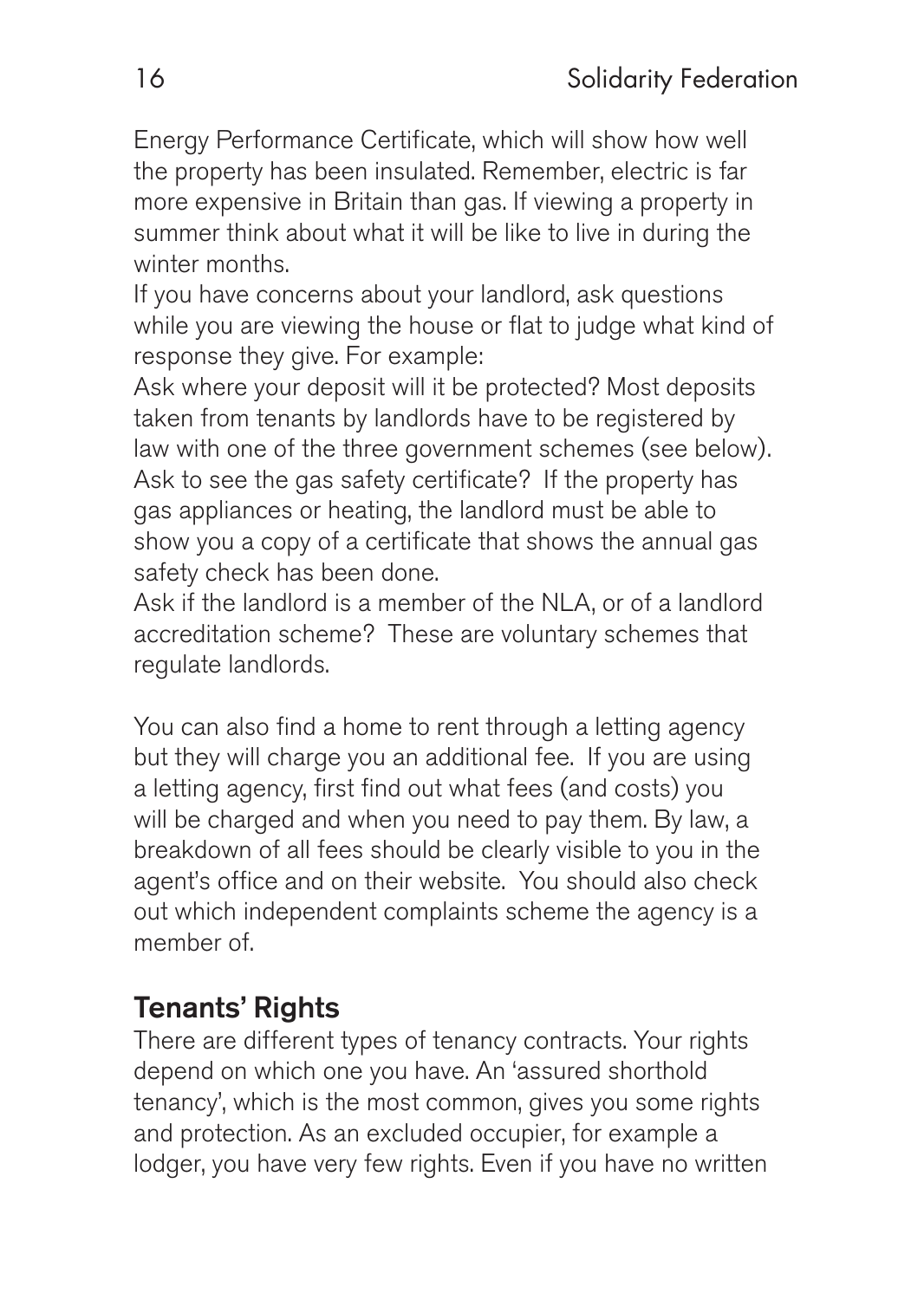contract you still have rights as long as you can prove you have paid the landlord. Ask for receipts when you pay rent and ideally pay by bank transfer so that there is proof of payment.

Basic rights are implied by law. You have them even if they are not written in your contract. If the contract contains clauses that are contrary to the law, the law comes first. Some of the most important rights are:

- Your landlord must carry out basic repairs (damage is called disrepair).
- Your landlord must keep the installations for the supply of water, gas, electricity, sanitation, space heating and heating water in good working order.
- You have the right to live peacefully in the accommodation without nuisance from your landlord (your landlord must give you 24 hrs' notice in advance of any visit, with the possible exception of emergencies).

In most cases, your landlord must not discriminate against you. There may be some exceptions, for example, if you live in the same accommodation as your landlord.

Rent can only be increased by formal application. If your contract has the procedure for increasing rent, your landlord must follow it. Otherwise, it [s no more than once a year with a month's notice for periodic (month-by-month or week-byweek) tenancies, and only with your consent on fixed-term ones until the fixed term runs out.

#### Landlord Harassment

Harassment by a landlord is a criminal offence and if your landlord is harassing you, you can speak to an independent organisation such as the Citizen's Advice Bureau.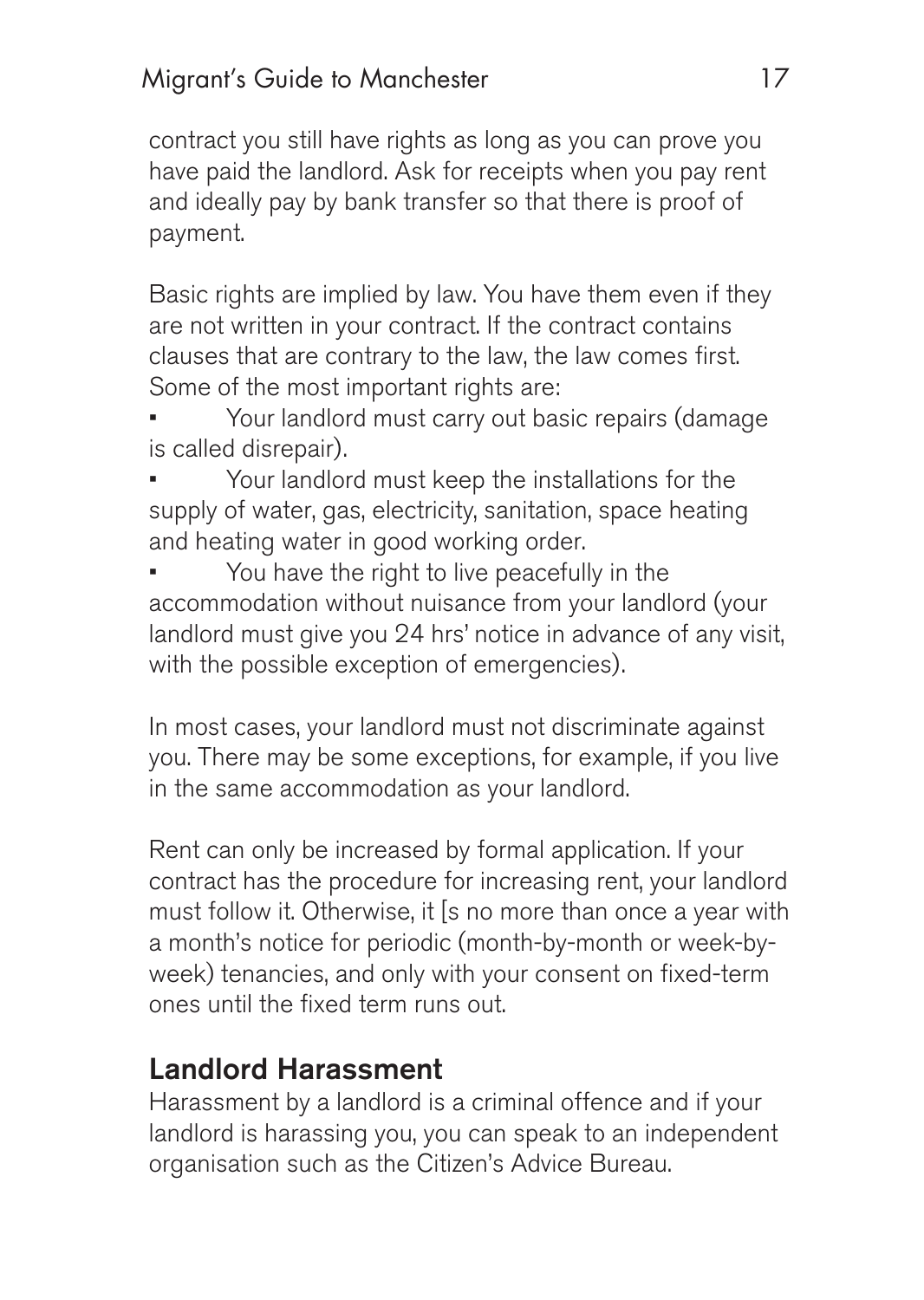Harassment can take different forms, for example:

Removing or restricting access to services such as gas, electricity or water, or failing to pay the bills so that these services are cut off

Visiting your home regularly without warning, especially late at night

- Interfering with your mail
- Threatening you
- Sending builders around without notice
- Entering your home when you are not there, without your permission

Allowing your home to get into such a bad state of repair that it is dangerous for you to stay

Beginning disruptive repair works and not finishing them

Harassing you because of your gender, race or sexuality.

#### Deposits And Tenancy Deposit Scheme

When you move in to accommodation, you pay a deposit in case you cause damage to the house or fall behind with rent. Getting the deposit returned to you is a common problem. Remember to get a receipt when you pay the deposit. Take photos of the house, especially any damage or disrepair, when you move in and email them to someone. This will be a dated proof of the state of the house which you can use in case the landlord accuses you of causing damage. If your landlord withholds all or part of the deposit, they have to provide an itemised invoice of the costs deducted from it, including receipts for any repairs or cleaning work.

The landlord is required to put your deposit into a government-approved tenancy deposit scheme. They can be fined for not returning the deposit when you move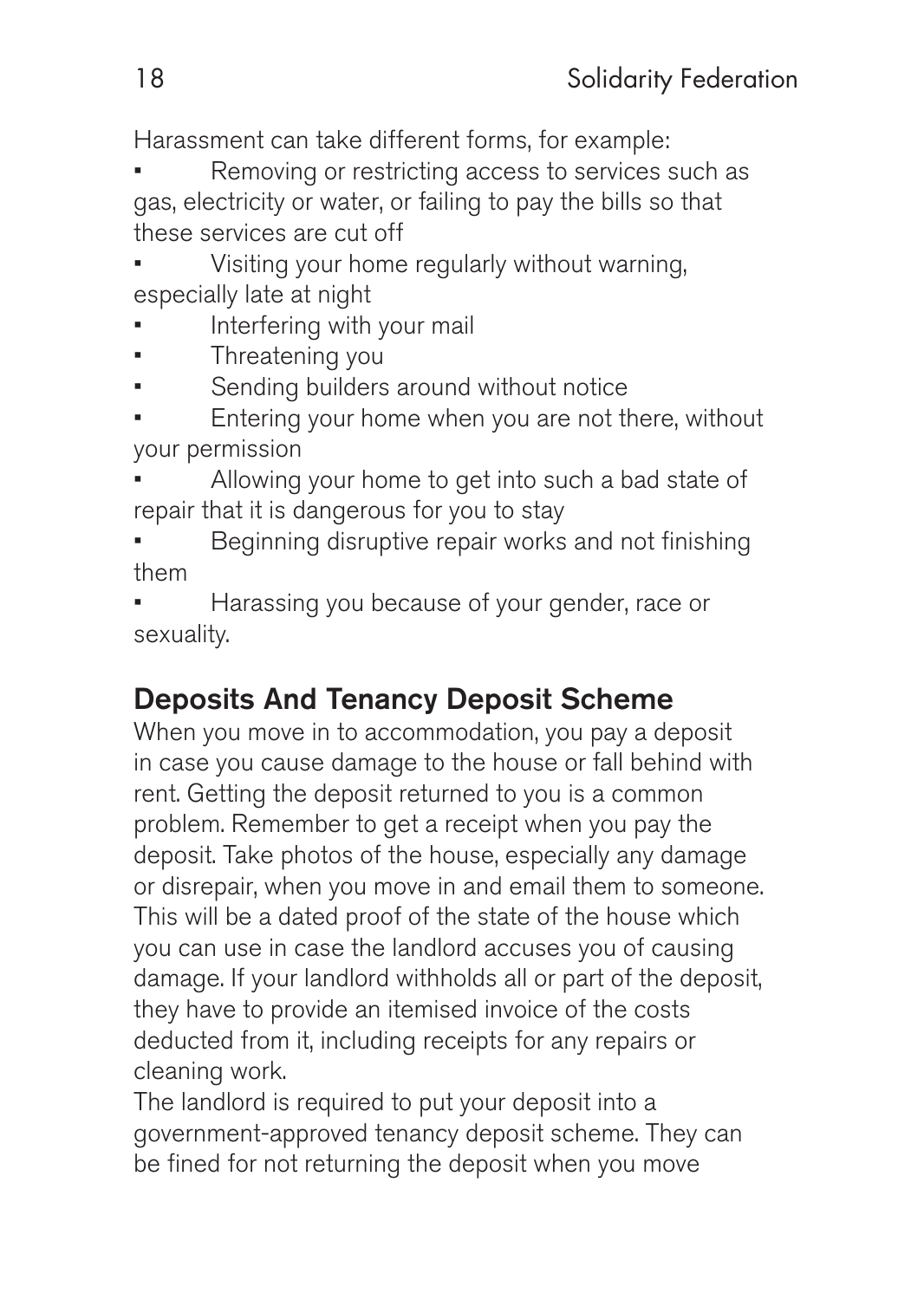out. If they refuse, you can appeal to the scheme. The list of approved schemes and other information is on a government website:

#### **www.gov.uk/tenancy-deposit-protection**

#### Eviction

Your landlord needs 'grounds' (a reason) to evict you before the end of the contract. This could be due to breaking a term of your tenancy agreement or falling behind with rent. Your landlord has to give you a written notice that complies with the law first. You do not have to leave at this point. Your landlord then needs to get a court order saying when you should leave the property. You can explain your situation to the court in writing and by going to the court hearing in person.

You can stay in your home until court officials (bailiffs) come to your house. You do not have to let bailiffs into your home unless their visit is related to criminal fines or tax. They are banned from breaking in. If you let them in, they will be able to take your things. Police officers are not allowed to break in for them either, unless they have a warrant showing that they suspect you of a criminal offence.

Remember, a notice given by the landlord is not enough to evict you; they need a court order. If anyone tries to evict you without following the correct procedure, they are committing the criminal offence of unlawful eviction. Speak to an independent organisation such as the Citizen's Advice Bureau. You are legally allowed to change the locks to protect yourself from harassment, as long as you change it back to the original lock when you leave.

#### **Disputes**

Any dispute with your landlord needs to be carefully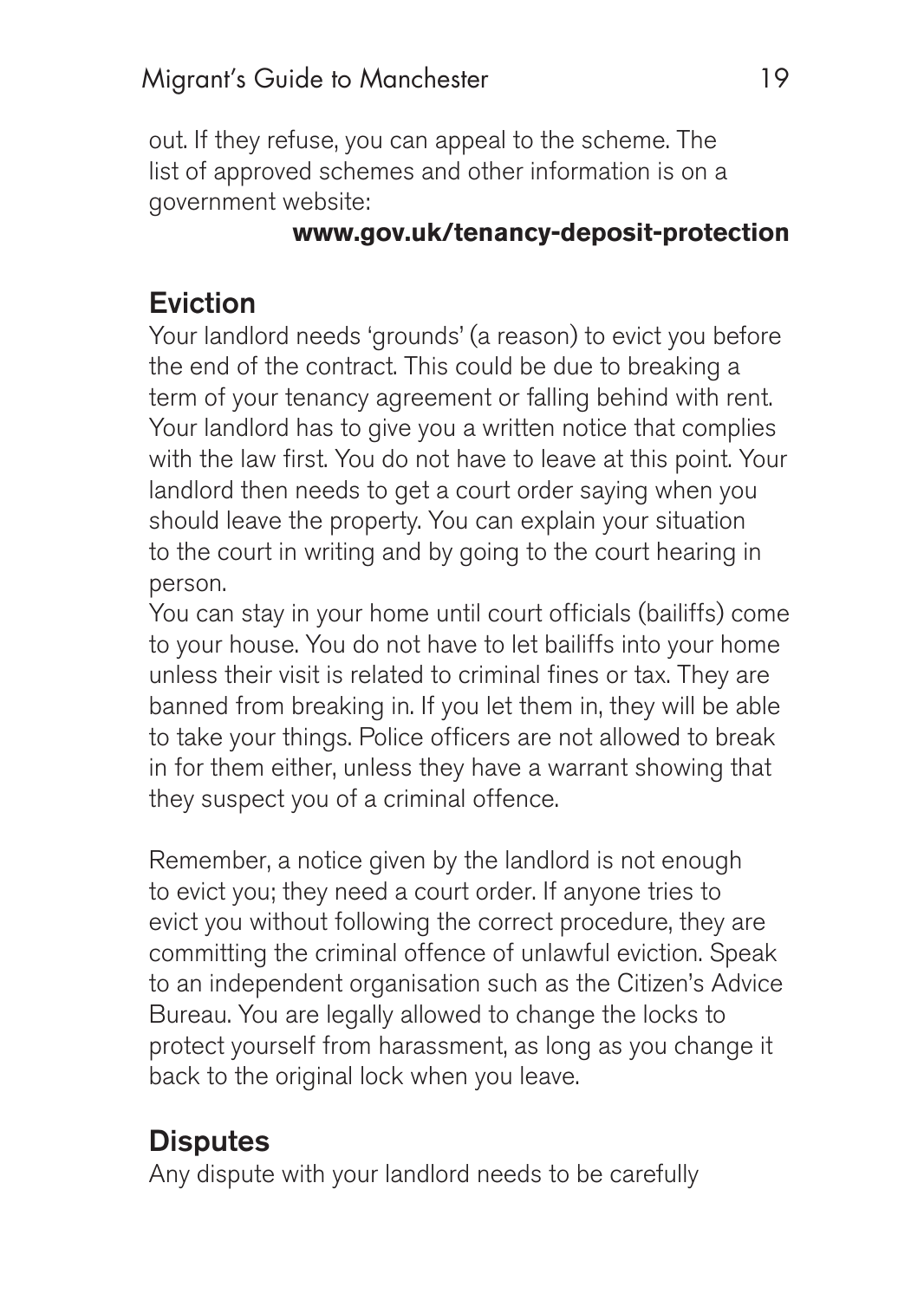considered. Here are some things you can do to help you through:

Read your tenancy agreement to find out your contract rights and responsibilities

Research your housing rights and get legal advice wherever possible

Record and copy any and all proofs of payment, correspondence, and photographic evidence sent to your landlord in case of dispute.

**Shelter** is a charity providing advice about housing and homelessness. You can call them or use the website to find information:

#### **england.shelter.org.uk 0808 800 4444**

#### *Manchester Council* has a section on its website: **www.manchester.gov.uk/homes**

*Housing Rights* Info's website contains a lot of information about housing rights and a section dedicated to rights of newly arrived migrants:

#### **www.housing-rights.info**

The Citizen's Advice Bureau (CAB) also gives advice on housing:

#### **www.citizensadvice.org.uk/housing 03444 111 444**

#### Homelessness

A significant number of homeless people are recent migrants, especially from Central and Eastern Europe. People do not realise how expensive it is to live here and how difficult it is to find work; then something bad happens and they end up on the streets. If you become homeless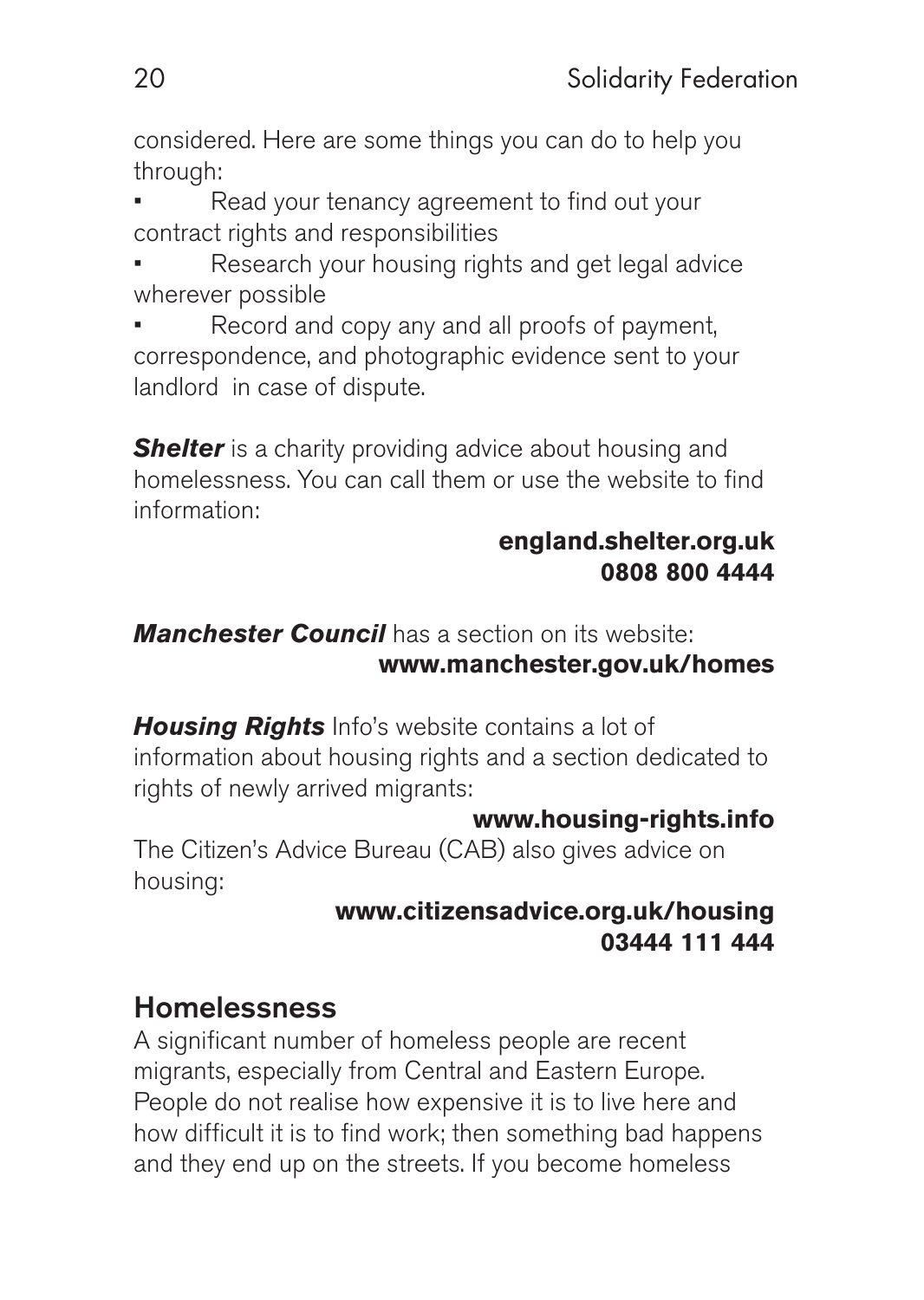you will not be eligible for any help if you are not from an EU country, or even if you are from the EU but have been in UK for less than three months. Even if you are eligible, services for the homeless are overstretched and it is difficult to get help.

Some more organisations that provide advice and support for homeless include:

#### *Manchester Homelessness Advice and Assessment Service*:

#### **www.manchester.gov.uk/homes 0161 234 4692** (9:00am - 4.30pm) **haasdutyofficer@manchester.gov.uk 0161 234 5001** (4:30pm - 9:00am) **mcsreply@manchester.gov.uk**

choose: 'Advice about homelessness' choose: 'An emergency? Contact our homelessness team'.

**The Wellspring** is a charity that supports rough sleepers in the Stockport area.

#### **www.thewellspring.co.uk/ 0161 477 6344**

#### **Squatting**

Squatting in residential properties is a criminal offence and people have been prosecuted and sentenced to prison. Squatting in other properties is not illegal but it is difficult to stay in one place for long.

**The Advisory Service for Squatters** provide advice on squatting:

> **www.squatter.org.uk advice@squatter.org.uk 020 3216 0099**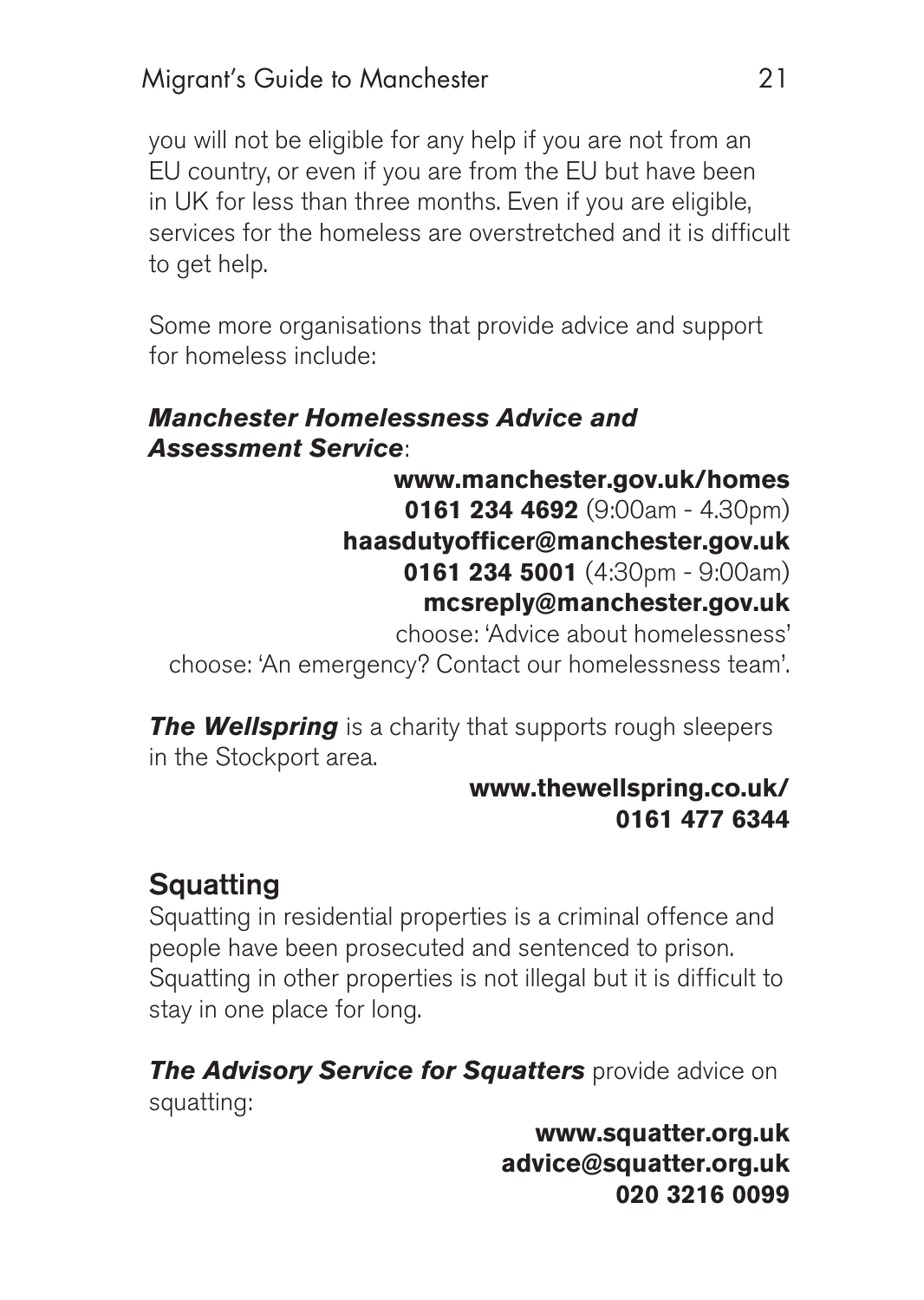## **Work**

#### National Insurance

National Insurance is a tax deducted from your salary to fund unemployment, sickness and retirement benefits. You need to have a National Insurance (NI) number to work in the UK. You can start work without one but you should get one as soon as possible. You need to attend an interview and bring a proof of identity (for example a passport or driving licence).

Call *Jobcentre Plus* to book an interview:

#### **0345 600 0643**

#### Pay, Minimum Wages, Taxes

Your boss should give you a written contract of employment. They do not have to give you a full contract, but they have to specify the basic conditions in writing, such as pay. Always ask for a contract anyway. If you do not get one, it may a warning sign that you will have trouble in the future. Try to get someone to check your contract for questionable or dubious terms.

It is illegal for the boss to pay you below the National Minimum Wage. This is currently £7.50 per hour if you are 25 or older, or £7.05 if you are 21 to 24, or £5.60 if you are 18 to 20, or £4.05 if you are under 18. The National Minimum Wage changes each year, these figures are valid until April 2018. The present rates can be found here: **www.gov.uk/national-minimum-wage-rates**.

Pay is usually advertised per hour or for the whole year (per annum or pa). Full time work (40 hours a week) on an hourly wage of £7.50 amounts to roughly £15,600 a year.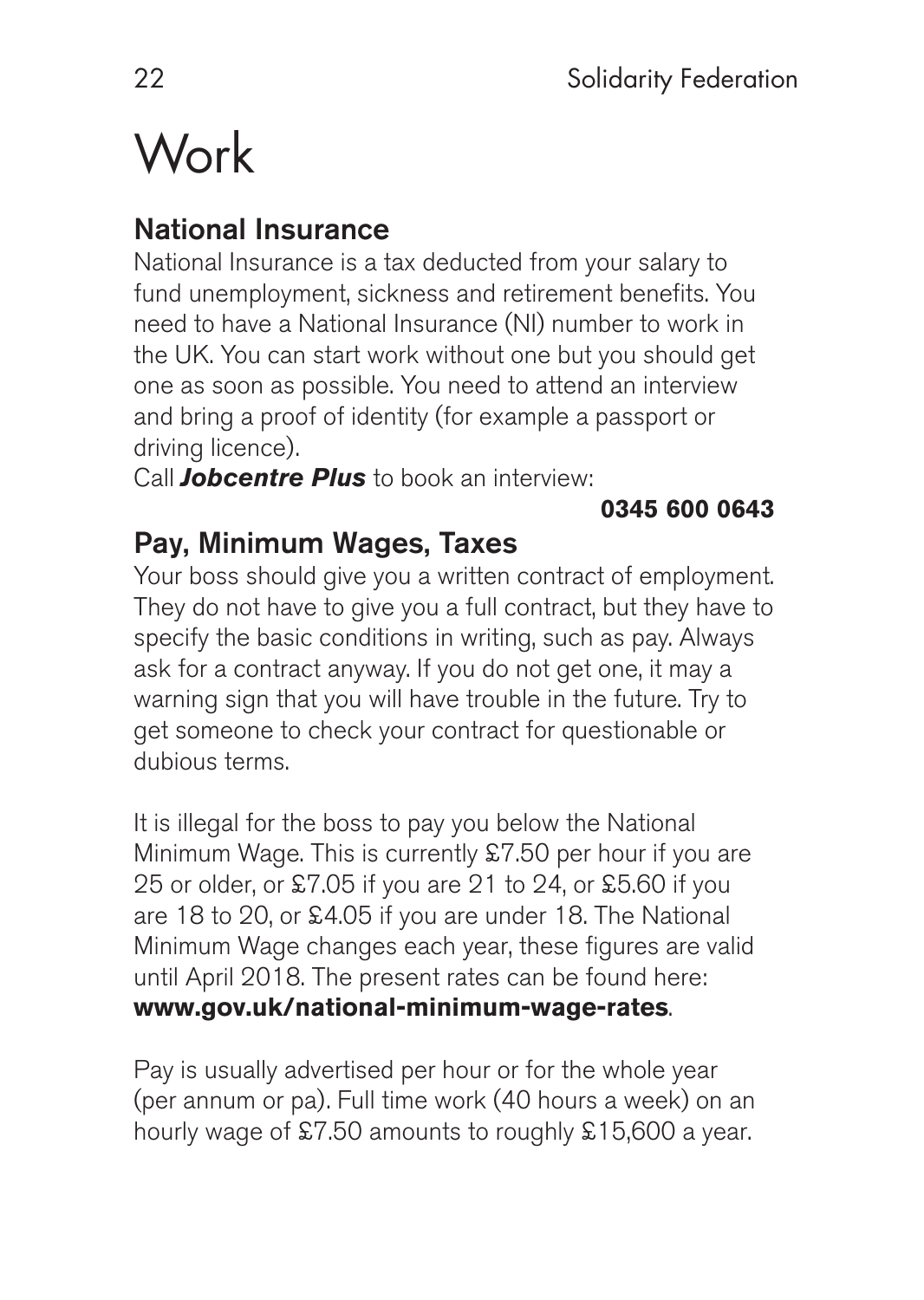Example break down of taxes and National Insurance on a full-time job at minimum wage (21 to 24 years rate £7.05): Pay before tax: £14,664 a year National Insurance £780 a year Income Tax: £631 a year Take-home pay: £13,253 a year, around £1,104 a month; this will vary depending on the length of the month. You can estimate your payments here:

#### **https://www.gov.uk/estimate-income-tax**

Keep pay slips and records of working hours and holidays. This will help you identify if you are being underpaid, not given enough holiday pay etc. Keep notes about any incidents, arguments etc., that occur at work, along with names of who witnessed them. Notes from the time of the incident will help you if a manager tries to bully, fine or sack you later.

If you have an employment contract, the employer should pay all taxes you owe and you should not need to do any tax-related paperwork at the end of the tax year. If you start working without an NI number you will be paying additional 'emergency tax' which you can claim back as soon as you get your NI number. Do not panic if you overpay your tax. You can get it back by completing a tax self-assessment at the end of the tax year. The tax year ends on 5 April and you have until October to do the self-assessment.

*HMRC (Her Majesty's Revenue and Customs)*, who collect all taxes, will often help if you have problems. They have a number of phone lines providing advice related to specific taxes. You can find the numbers here:

#### **www.gov.uk/contact-hmrc**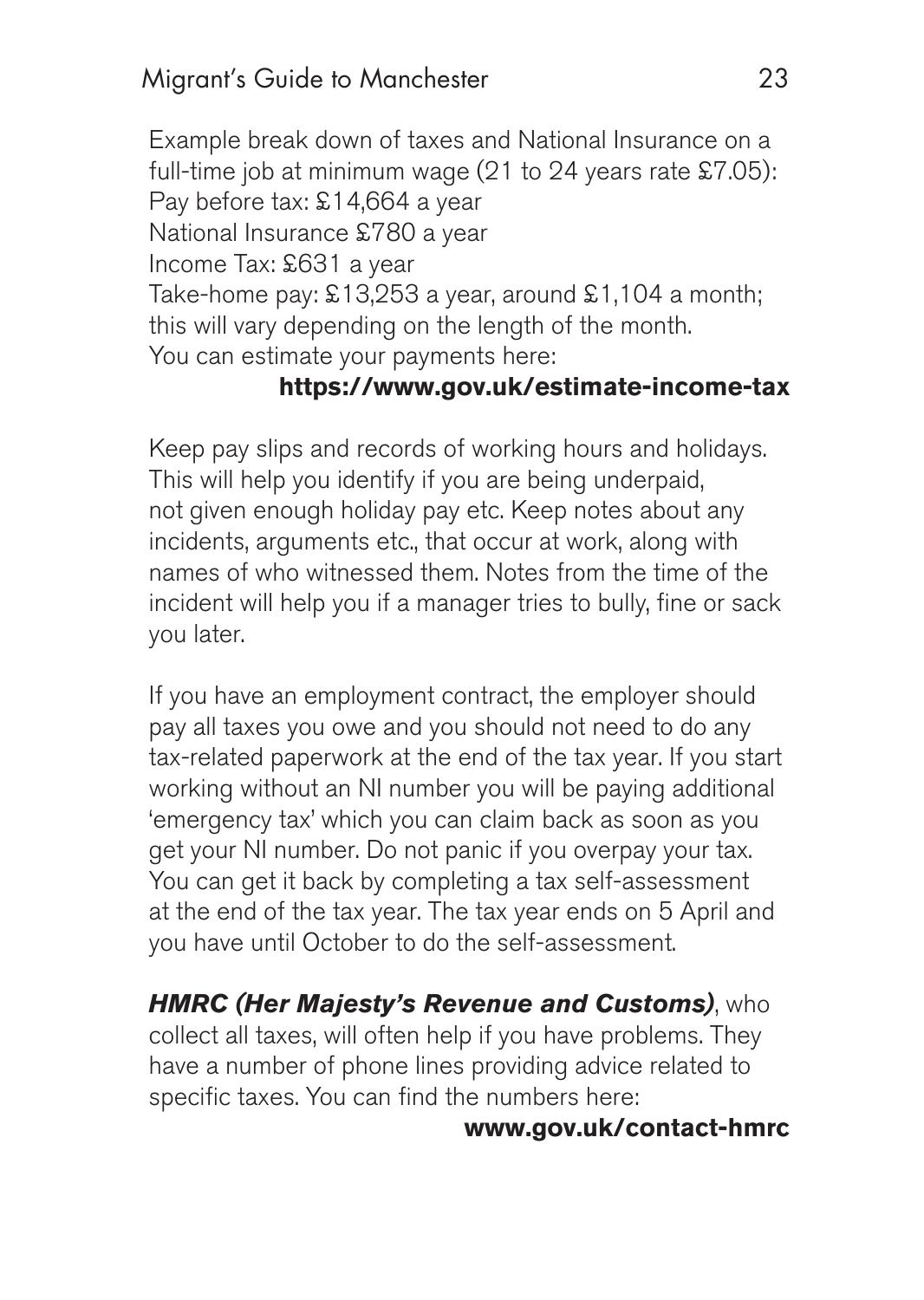**Tax Aid** is a charity that helps people on low incomes with tax problems that HMRC cannot resolve:

#### **www.taxaid.org.uk/pages/contact-us 0345 120 3779 (Mon-Fri 10am to 12 midday)**

#### Key Rights At Work

No matter if you are working temporarily or permanently, full or part-time, or if you are directly employed or employed via an agency, you have certain basic rights:

The right to at least 5.6 weeks of paid holiday (leave or time off) per year. This amounts to 28 days for a normal working week if you work full time. That includes public holidays such as Christmas and bank holidays. Your contract can give you more than 28 days, but not less. For part-time workers, multiply the number of days you work in a week on average by 5.6. The rule applies to all jobs from the day you start – on day one you get two days' leave, then after six months that rises to 14 days.

The right to sick pay. You get statutory sick pay when you have been off work due to sickness for four days in a row. You have to earn more than £111 a week before tax and have been working for more than three months (or have been in continuous employment for 13 weeks).

The right to maternity  $\ell$  paternity leave when you have new born children. Most mothers are allowed 26 weeks' paid maternity leave plus 26 weeks' unpaid leave. To get maternity pay you must earn over £111 per week and have been working continuously for more than 26 weeks by 15 weeks before the baby's due date. For the first six weeks you should be paid 90% of average earnings, then a constant rate of £138.18 for 33 weeks. If the boss does not or cannot pay, the Department of Work and Pensions has to. Fathers / male partners get two weeks' paid paternity leave.

The right to defend yourself. You have the right to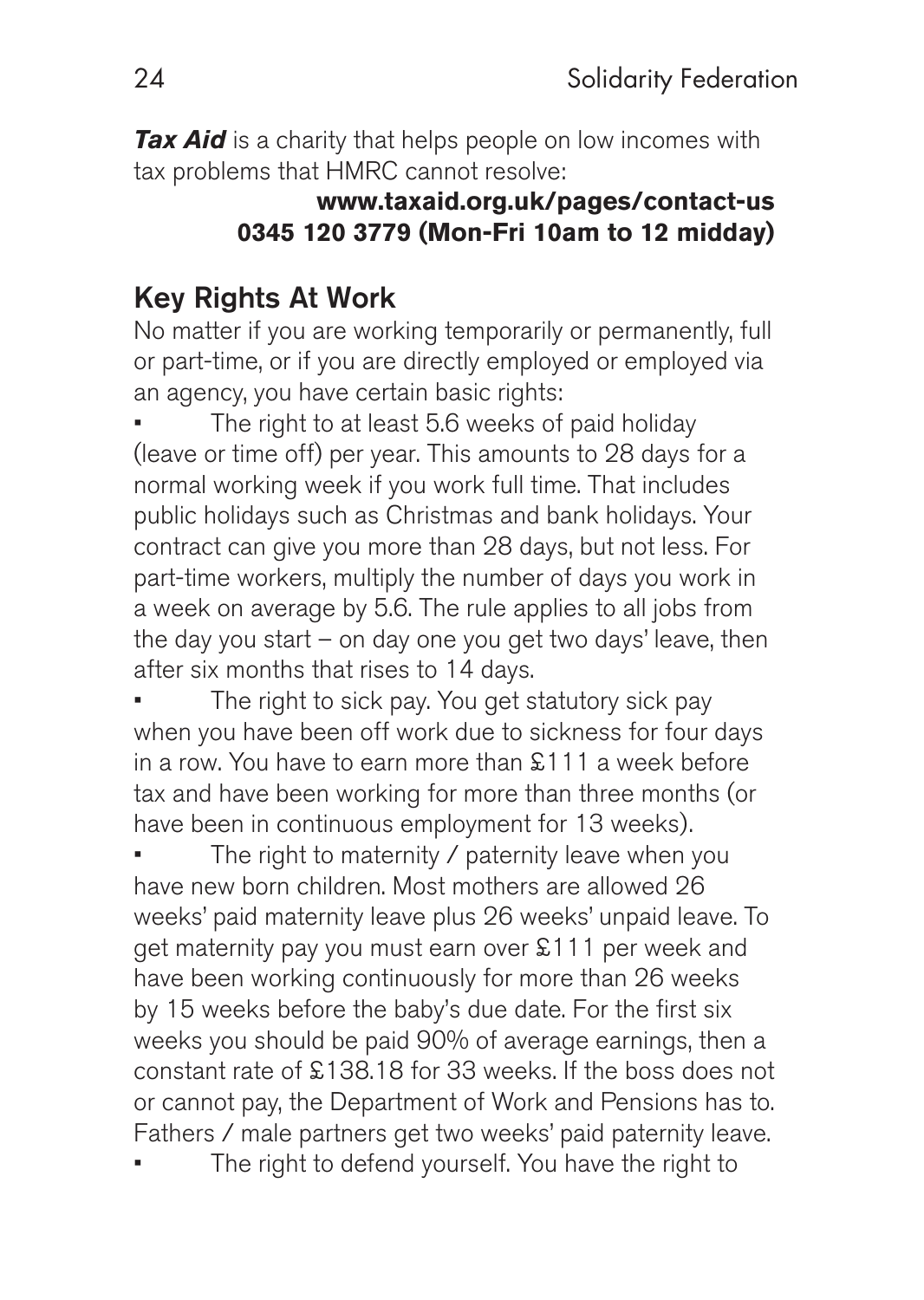protection from being sacked (fired, "let go") for using your legal employment rights. You have the right to join with your fellow workers and organise yourselves collectively, and to join a trade union.

The right to equal treatment. You have the right not to be discriminated against at work because of your age, disability, gender reassignment, marriage or civil partnership status, pregnancy or maternity, race, religion or belief, sex and sexual orientation. These are called protected characteristics.

#### Bullying, Harassment, Discrimination

Remember, bullying or harassment is not your fault. You do not have to put up with it.

Bullying and harassment involve behaviour which harms, intimidates, threatens, victimises, undermines, offends, degrades or humiliates. Your employer has to ensure the workplace is free of bullying and harassment. Bullying is repeated behaviour that undermines your personal dignity. Harassment is a single incident or a series of incidents related to the protected characteristics mentioned above. Serious incidents of sexual harassment, such as those involving touching, and other physical threats, are criminal offences.

#### The Working Time Regulations

When it comes to working time your basic rights are:

- No more than 13 hours' work in a day.
- One day off in any given week.
- Breaks of at least 20 minutes after each 6 hours of work, and at least 11 hours' rest in every 24 hours. Rest breaks for under-18s are a minimum of 30 minutes every 4½ hours.
- You can refuse to work more than 48 hours a week.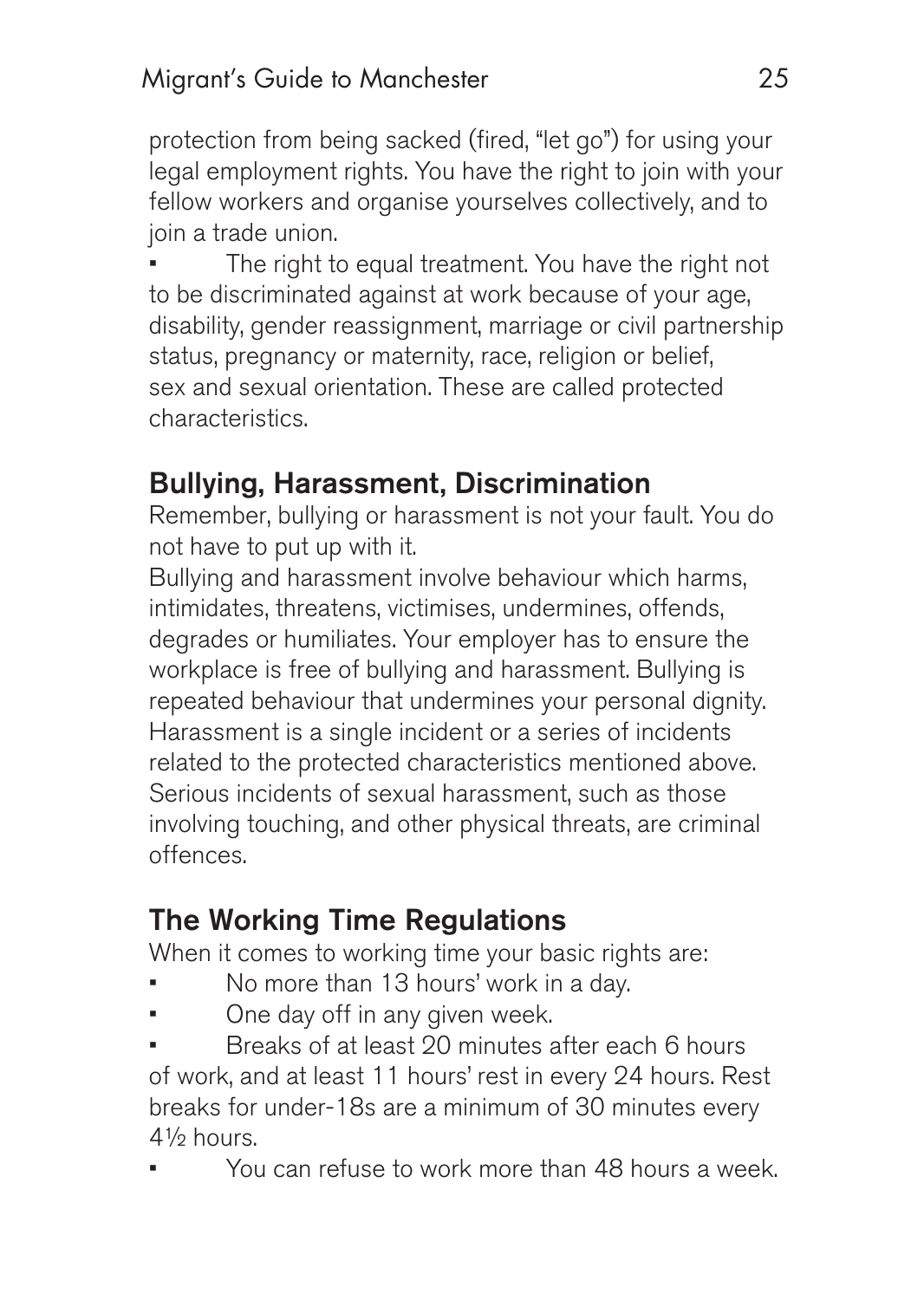This is worked out by averaging a 17-week period, so you can be forced to do more in a single week. You can agree in writing to give up this right (opt out) and employers sometimes try to sneak this in as a clause in your contract. At night, work can't take up more than an average

of eight hours per day. Night workers have the right to free health checks.

#### Health And Safety

You have the right to refuse to work if the working conditions are unsafe or put you in danger. The employer has to give you proper training, and is not allowed to ask you to do jobs for which you are not qualified.

The employer has to provide decent working conditions including enough toilets, washing facilities and drinking water. There must be procedures (instructions about what to do) for dealing with risks at work. The employer has to have a health and safety plan. Health and safety agreements, policies and practices have to be explained to all workers before they start work, and workers have to be consulted about health and safety matters.

Health and safety at work costs money and time, so bosses often try to avoid doing it. By law they must provide healthy and safe conditions for everyone they employ.

Remember, you can legally walk out if you feel in instant danger.

#### Self-Employment

Self-employment is earning money from working for yourself rather than for a wage from an employer. When you are self-employed, you are responsible for your NI and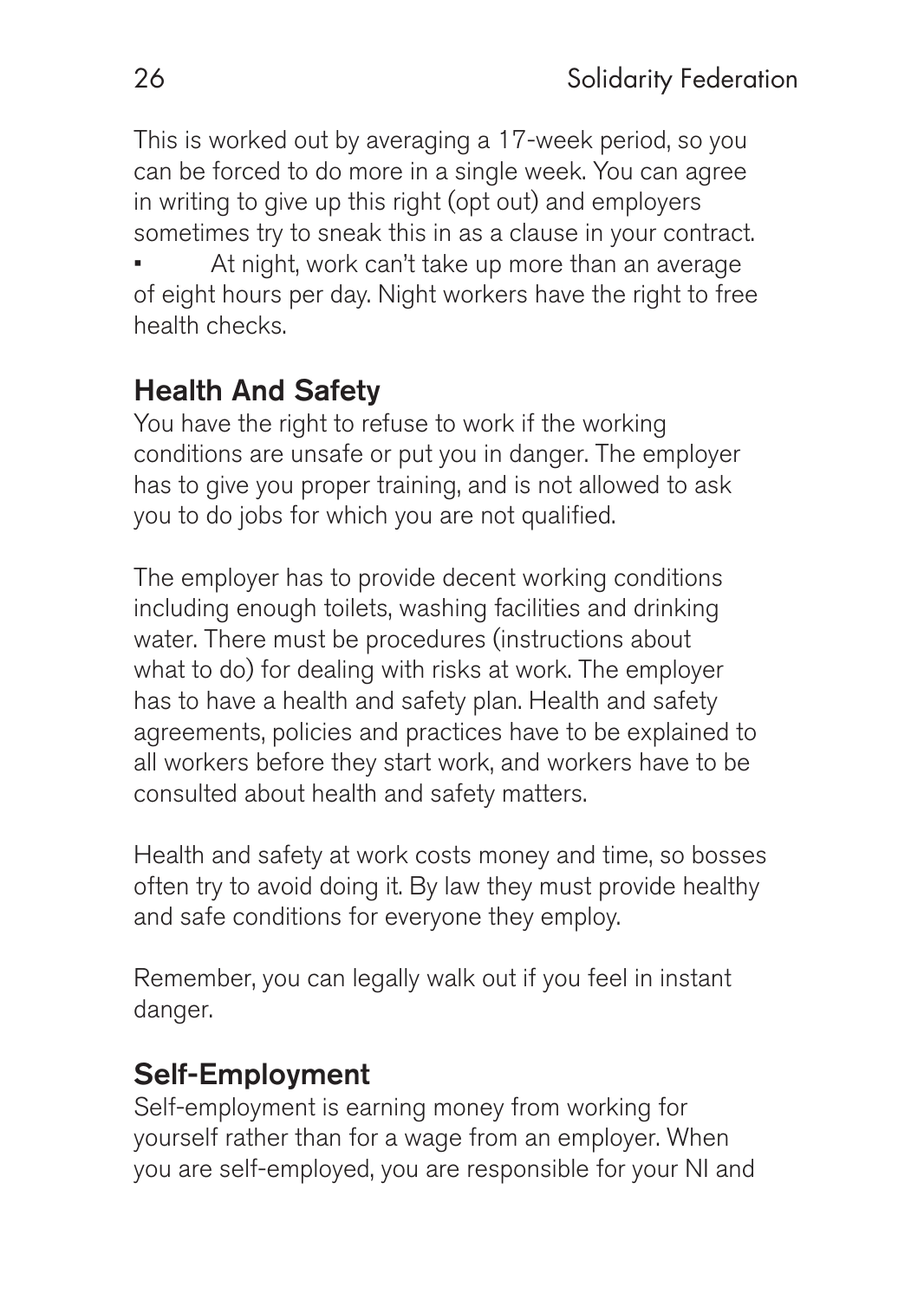income tax payments and paperwork. National Insurance is paid monthly, and income tax at the end of the tax year, and both can be a substantial amount. You will probably need help from a professional accountant. Rights, such as the minimum wage, working hours, sick and holiday pay are only applicable to employees, not to self-employed people. Some bosses try to force workers to become self-employed to save on taxes and to take their rights away. This is called false self-employment. It is very common in certain sectors such as construction. It is illegal but the government does nothing about it.

You can use this website to check if you are an employee or self-employed:

#### **www.gov.uk/employment-status**

#### Zero-Hours Contracts

A zero hours contract is an employment contract which does not give you guaranteed working hours. It may not say 'zero hours', but may say that the employer has no obligation to provide work. It may also contain an exclusivity clause, which prevents you from taking on other work. Both of these things are legal.

On a zero hours contract you have the same rights to holiday, sick pay and maternity leave as other workers. The bosses sometimes refuse these rights illegally. They may never give you enough work to qualify for the rights where there is an income threshold.

Zero hours contracts are very common in retail, hospitality, agency work and other low paid jobs. You will not have guaranteed hours each week, you may not get a rota, and you may be asked to come to work at very short notice, often only a few hours before the start time.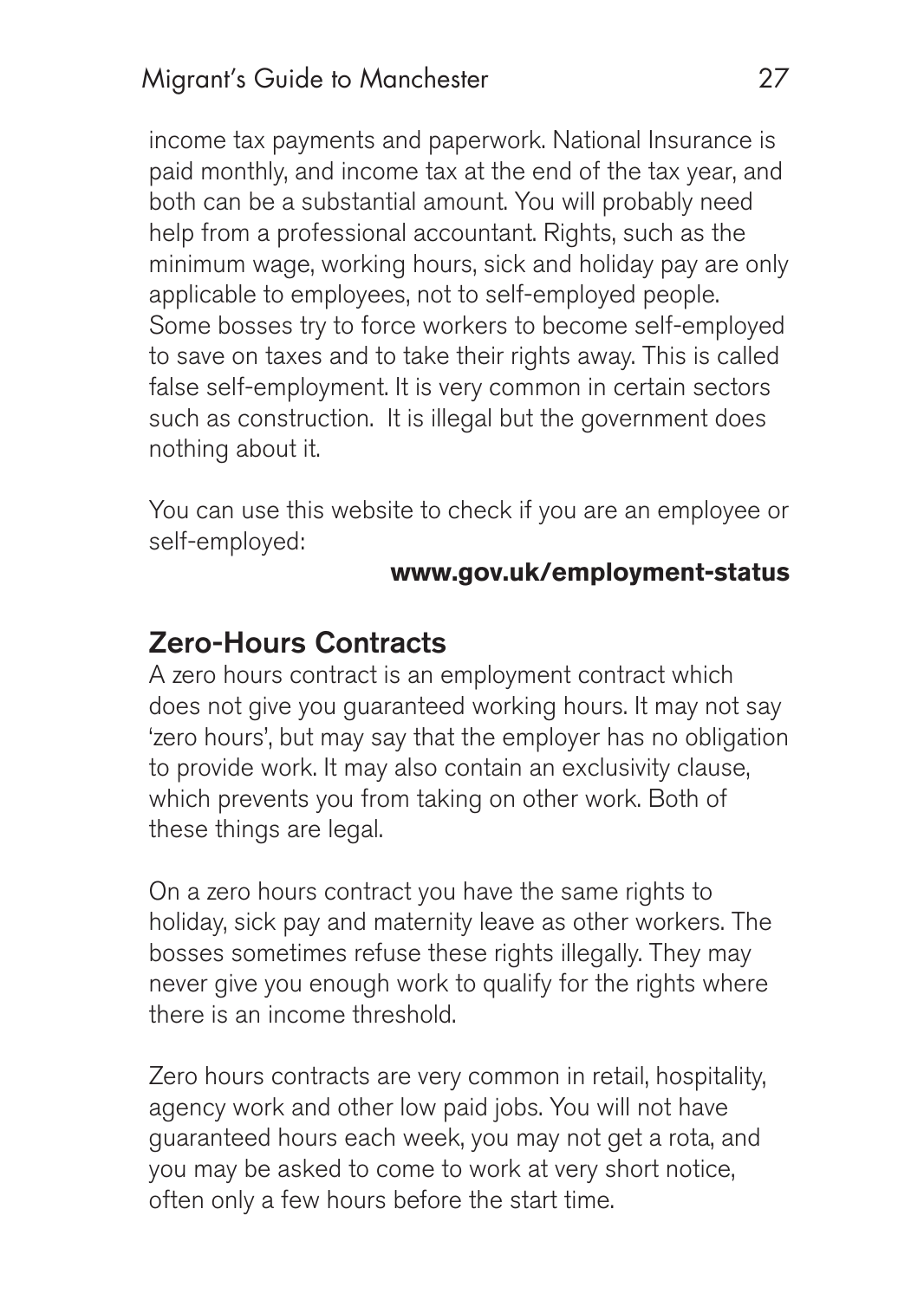If you have any issues with your managers, no matter if they are work related or personal, they can just stop giving you work hours. If they want to get rid of you, they do not need to terminate the contract, but just stop giving you shifts permanently.

Both self-employment and zero-hours contracts put you in a very weak position at work. If you are mistreated in any way and try to fight back, either individually or collectively, the boss can just cut your hours and income. There is not much you can do when you start a job where self-employment and zero hours contracts are already in use. If the boss is trying to change your existing contracts to zero hours or trying to force you to become self-employed, organising with your workmates to collectively refuse signing the new contracts is difficult but is the only option available.

#### Grievance And Disciplinary Procedures

A disciplinary is a procedure for the boss to use when you have done something wrong at work. A grievance is when you have a complaint. ACAS, an organisation which mediates workplace disputes, has a Code of Practice which describes what disciplinary and grievance procedures should look like. The employer should follow this code, but it is only guidance, not law.

Employees who face a disciplinary procedure should be given enough time to prepare a defence. You should be able to give evidence and to call witnesses. You have the right to be accompanied by someone. You can choose either someone who is trained by a union for that purpose or another union official (it does not matter if the boss 'recognised' that union) or a work colleague. You, and whoever accompanies you, are protected against any disciplinary procedure or dismissal in connection with using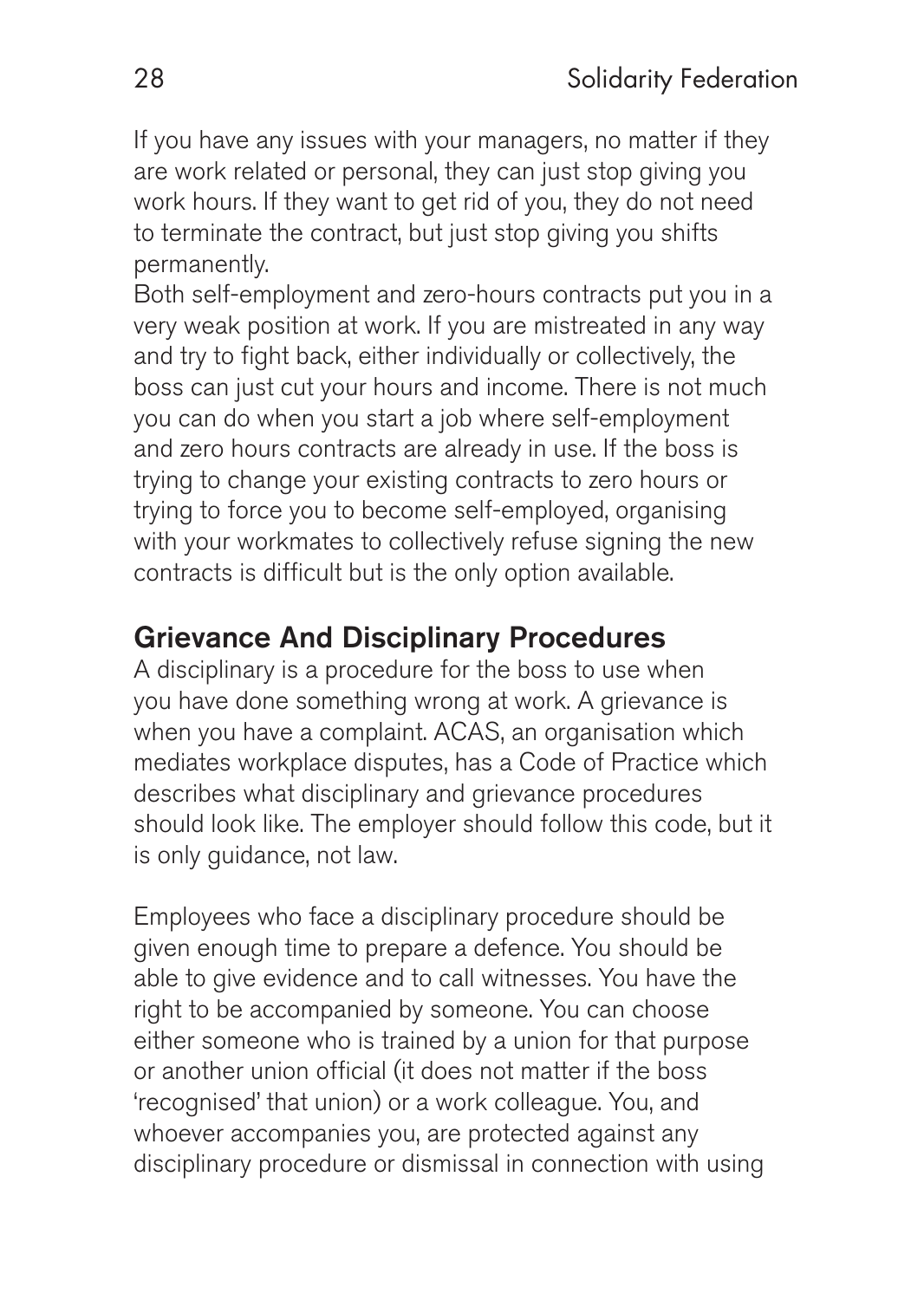#### Migrant's Guide to Manchester 29

this right to be accompanied. Disciplinary hearings must take place within a reasonable time period.

If you cannot resolve the case within the workplace, or if you have been dismissed (sacked), you can go to a specialist employment court, the Employment Tribunal. You will have to pay a fee of £390 or more, depending on the type of case. If you lose and the tribunal decides your case had no chance of success, they may ask you to pay the employer's legal costs. You may represent yourself, or a union official may represent you, but if you need a legal professional to represent you, you will have to pay their fees. If you win, you will get monetary compensation.

The trade unions (TUC) have a website with information about your rights at work:

#### **www.worksmart.org.uk/work-rights**

*ACAS* also has a website with this information:

#### **www.acas.org.uk**

*Citizen's Advice Bureau* can give you advice on workrelated issues:

#### **www.citizensadvice.org.uk/work**

## **Benefits**

The benefits system in the UK is very complicated. There are different benefits and your individual circumstances dictate which ones you can claim and how much you will be paid. Payments are usually low and are paid for a limited period of time. You have to meet various conditions, not only to start claiming a benefit, but also to continue being paid.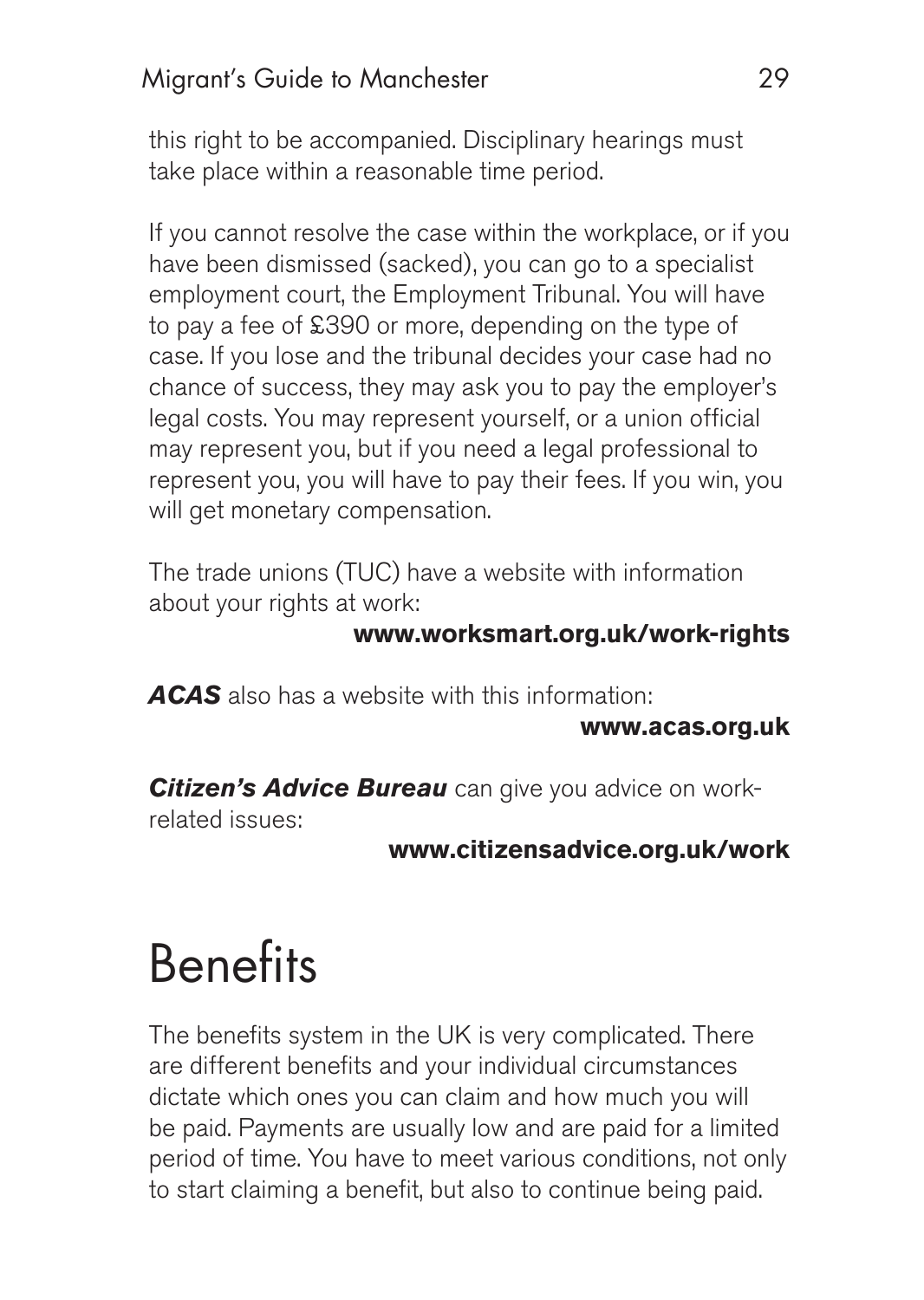If you are an EU citizen, you have to work for three months in the UK to be entitled to benefits. If you are from outside the EU, you may be able to claim some benefits, but the rules are extremely complicated. Claiming benefits as a non-EU citizen may negatively impact your right to remain in the UK.

You can use one of these calculators to estimate what benefits you could receive:

#### **www.entitledto.co.uk/benefits-calculator www.turn2us.org.uk/Find-Benefits-Grants**

Benefit fraud, deliberately or dishonestly claiming more than you are entitled to, is an offence in the UK and may result in a prison sentence.

The actual amount you may be paid will depend on your circumstances and you should seek qualified advice before claiming.

**The Citizens Advice Bureau** is a good place to seek help:

#### **03444 111 444 www.citizensadvice.org.uk/benefits**

#### *Salford Unemployment and Community Resource*

**Centre** gives advice on welfare benefits, as well as on employment law, debt management, and offers free English language and other classes:

#### **0161 789 2999 www.salforducrc.co.uk 84-86 Liverpool Street, Eccles, M30 0WZ**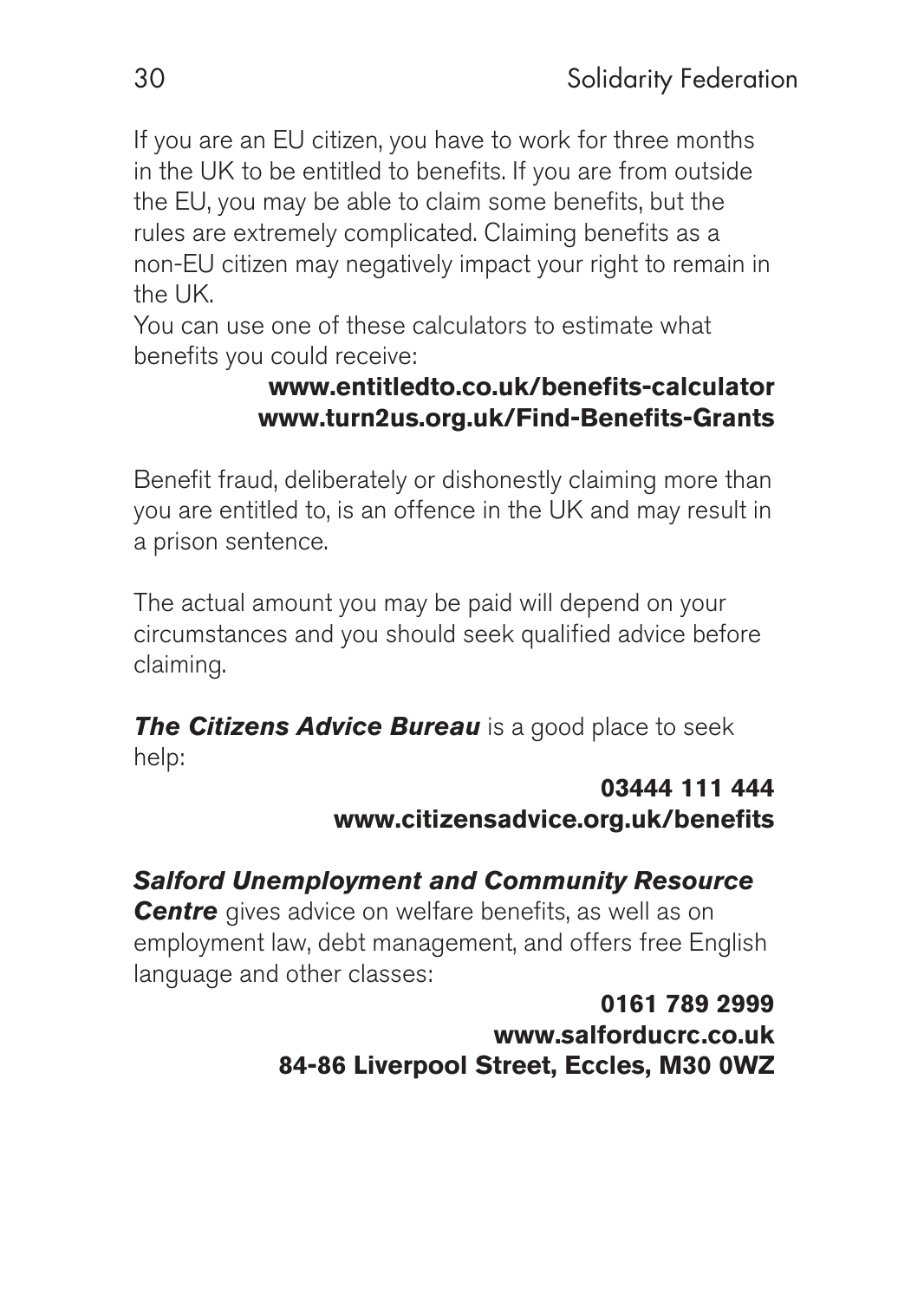#### Main Benefits

The government is making significant changes to the benefits system. The new system replaces Housing Benefit, Tax Credits, Job Seekers Allowance, and Employment support Allowance with a single benefit called *Universal*  **Credit.** The changes are being introduced in different areas at different times so where you live determines whether you need to apply for Universal Credit or the old benefits, however most of Manchester will be covered by Universal Credit in 2018. You can check if your area is covered by Universal Credit putting your postcode into this site:

#### **https://ucpostcode.entitledto.co.uk/ucdate**

If you live in an area covered by Universal Credit you can apply through the following website:

#### **http://www.gov.uk/apply-universal-credit**

Even if you live in an area covered by Universal Credit, there are some circumstances in which you will still have to apply for Housing Benefit, for example if you have three or more children or you are a pensioner.

More information can be found on the Manchester city council website

#### **http://www.manchester.gov.uk/info/200008/benefits\_and\_support/6625/universal\_credit**

There have been a lot of problems with the introduction of Universal Credit and it usually takes six weeks before applicants to receive their first payments.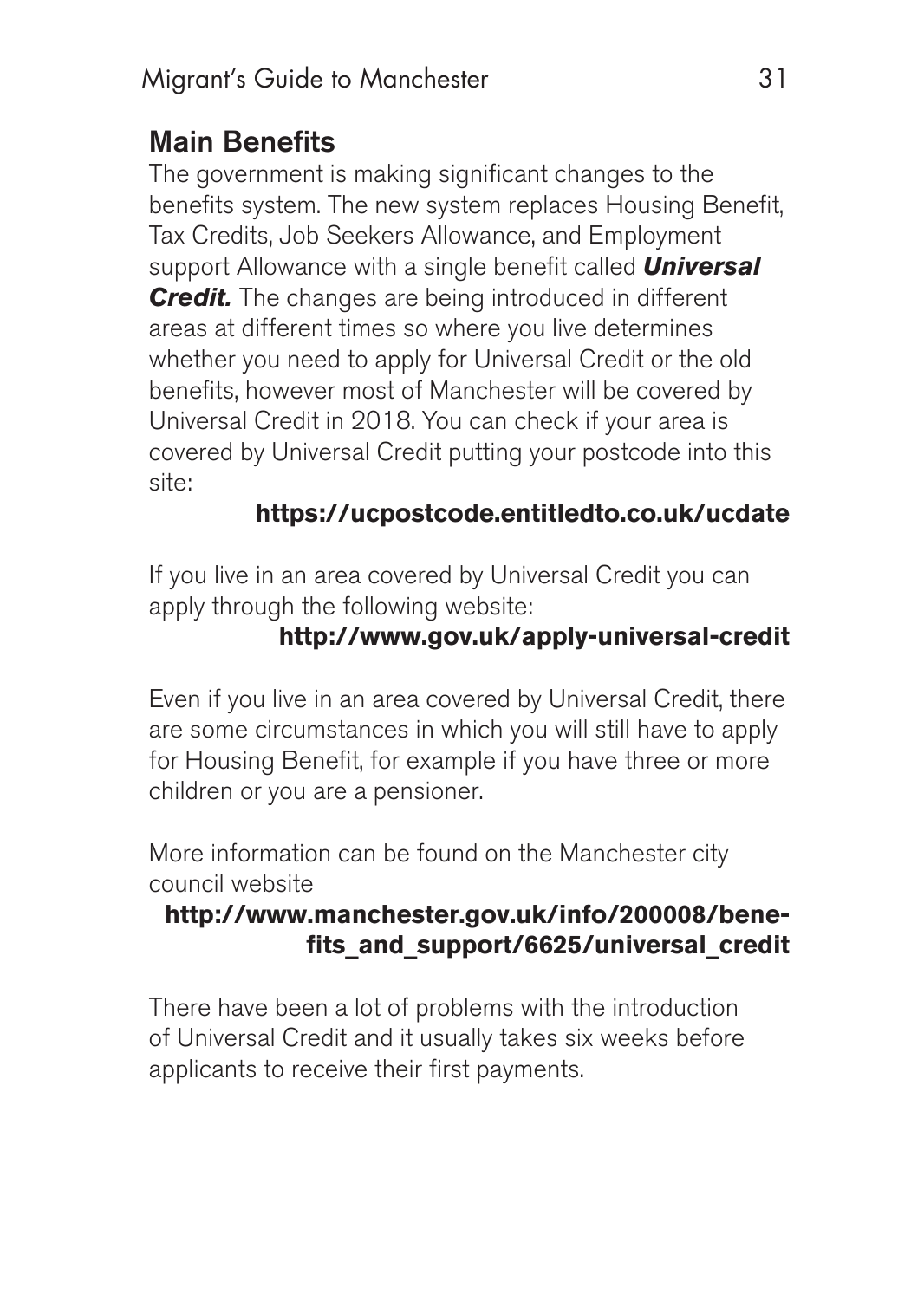The following details apply to the old benefits system, which you may have to deal with in some parts of Manchester until at least 2018.

*Job Seekers Allowance* (JSA) is a payment you can get if you have worked but have lost your job. You will get £57.90 per week if you are 24 or younger, £73.10 if you are over 24 or are a lone parent over 18, and £113.70 if you are a couple. You will have to continuously supply a lot of proof that you are looking for work and the Job Centre will make it extremely difficult for you to claim it for more than a few months.

*Housing Benefit* is money to help you pay the rent if you have a low income or are receiving other benefits. The amount depends on where you live, and on the type of accommodation you live in, such as a room, a flat etc. It will never be more than the actual rent that you pay and is usually not enough to cover all of it. Many landlords do not want to take tenants who are on benefits.

*Child Benefit* is a payment you get if you are a parent of, or are responsible for, a child under 16. You get £20.70 a week for the oldest child, and £13.70 for other children. Working Tax Credits is a benefit in the form of reduction of your income tax for those who are in work but have low pay. You can check the amount of tax credits you could get using this calculator:

#### **www.gov.uk/tax-credits-calculator**

*Employment and Support Allowance* (ESA) and *Personal Independence Payment* (PIP) are two benefits you can receive if you have a long term illness or a disability. You need to have lived in the UK for a long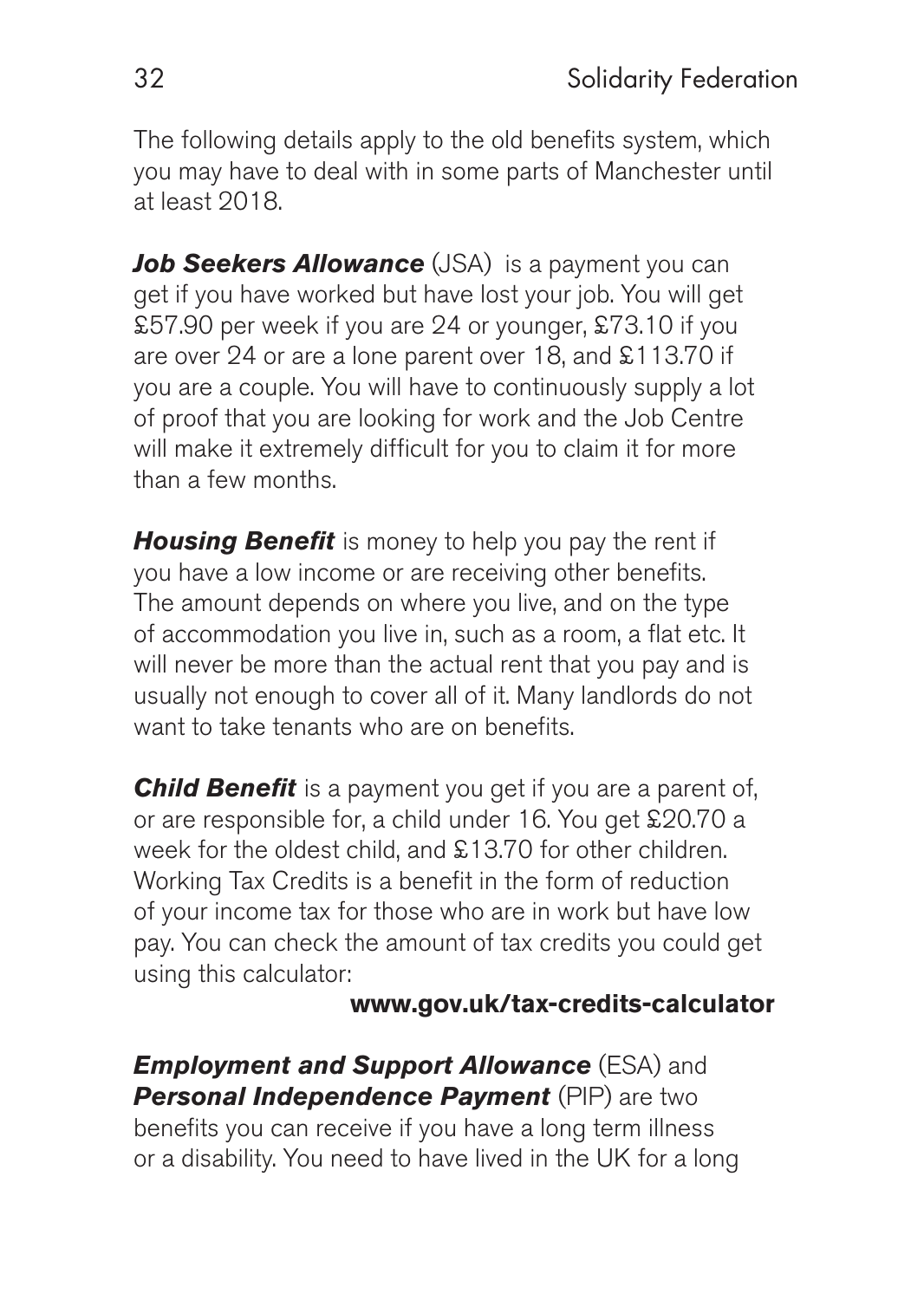time to be eligible. You have to undergo an assessment to prove your condition is so bad that you cannot work. This assessment is known to be very distressing and even people suffering from serious conditions are often classed as able to work.

## Legal Issues

#### The Police And Courts

Police are racist and xenophobic. As a migrant, the police are less likely to investigate if you are the victim of a crime, and they are more likely to presume you are guilty. They deal really badly with crimes affecting women, such as domestic violence and sexual assault. It is often difficult to report such incidents, because the police are unwilling to take them seriously and are horrible to the victims. If you decide to go to a police station take a friend to support you and write down what they say to you. If they refuse to record your complaint, you can go to another police station and try again. If you are reporting a sexual assault, domestic violence or a hate crime (for example, a racist or homophobic attack) it is often easier to use the *Manchester Community Safety Partnership* and first as they are less likely to be prejudiced:

> **www.manchester.gov.uk/crime crime&disorder@manchester.gov.uk 0161 856 9268**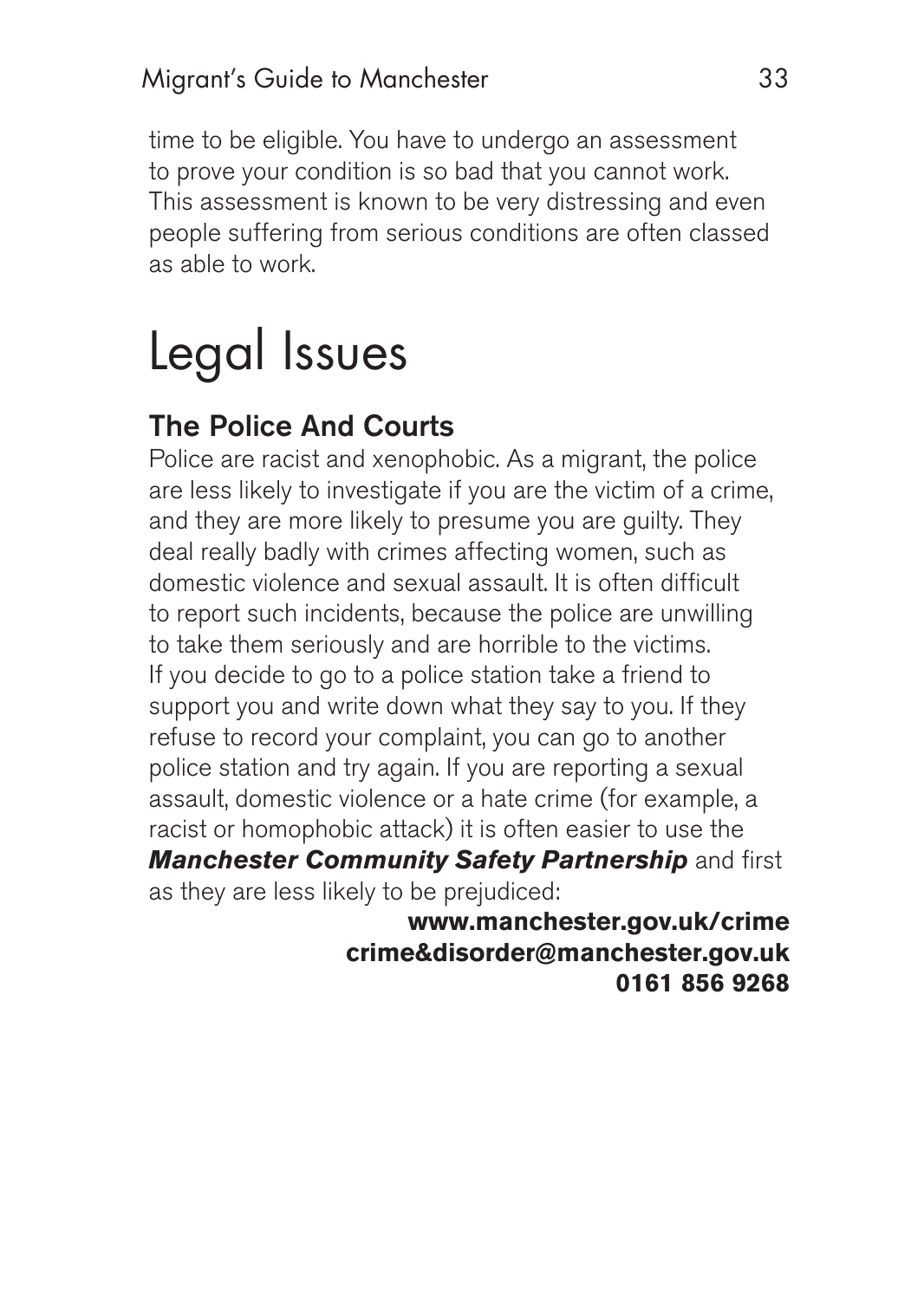*Greater Manchester Law Centre* is an organisation that aims to provide free legal advice and representation to Manchester residents who may not be able to access legal help from private solicitors.

#### **Greater Manchester Law Centre http://www.gmlaw.org.uk/ 159 Princess Road, Moss Side, M14 4RE reception@gmlaw.org.uk 0161 769 2244**

If you are stopped by the police in the street, try to stay calm. They can stop you and question you but you do not have to answer. They should only search you if they have reasonable grounds to suspect you of committing a crime, but in practice they do what they want. They have the right to make you remove your jacket and gloves. You have the right to a record of the arrest, which should have the ID number of the police officer on it. A useful guide to 'stop and search' can be found at:

#### **londonagainstpoliceviolence.wordpress.com/ guide-to-stop-search**

If you are arrested you have to give the police your name, address and date of birth. Do not answer any questions without speaking to a solicitor. You have a right to a solicitor free of charge for the police interview. Do not accept a solicitor recommended by the police (a duty solicitor), but try to find someone recommended by people you know. You have a right to a phone call and a right to a translator for you if you do not speak English.

If the police think you are guilty, they may offer you a 'caution'. This means you accept guilt but you will not be taken to court and will not get a fine or a sentence. A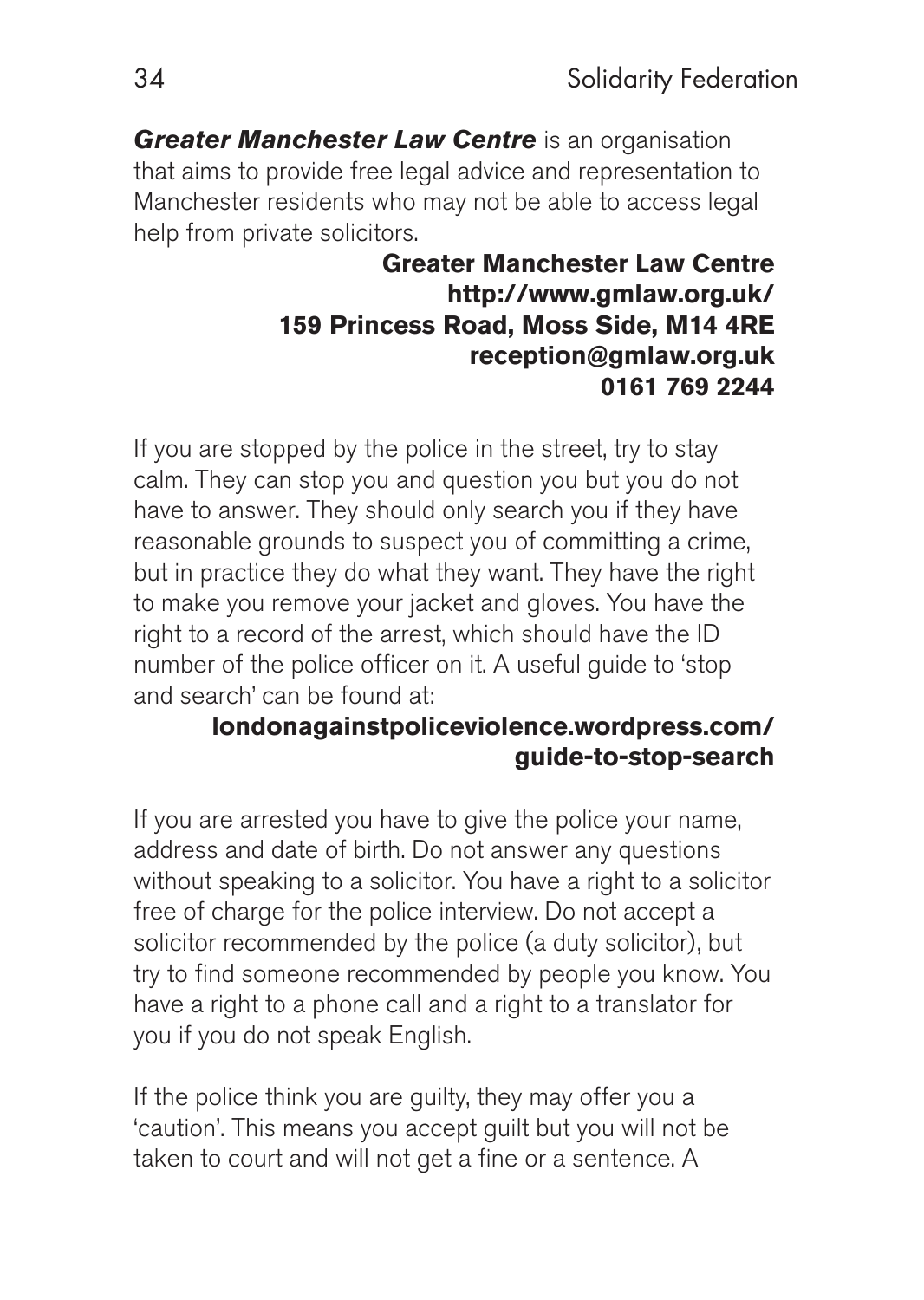caution stays on your criminal record. Get advice from the solicitor before accepting a caution. If you committed a crime but you do not want to plead guilty, do not tell the lawyer as they would have to report you.

If you are beaten up by the police you need a medical report as soon as possible. Making complaints against the police is possible but difficult.

Depending on your income, you may get a free solicitor if you are taken to court. If you earn less than £12,475 the solicitor will be free; if you earn more you will have to go through full means test, and if you earn above £22,325 you will have to pay yourself. This is for criminal cases only. In civil cases, such as debt, family or housing problems, you will most likely to have to pay yourself. You can use this calculator to check

#### **www.gov.uk/check-legal-aid**

#### Immigration

The immigration police are called the Immicration Enforcement (you may sometimes hear them called by their old name: UK Border Agency or UKBA). They regularly raid markets, shops, public transport stations and homes within migrant communities. Even though EU citizens have a right to live in the UK, the police and Immigration Enforcement have deported people back to EU countries in the past. This is more likely to happen if you are long term unemployed or homeless.

If Immigration Enforcement or police stop you in the street and ask about your immigration status, you do not have to answer any questions. You do not have to tell them your name and address. Tell them that you do not want to talk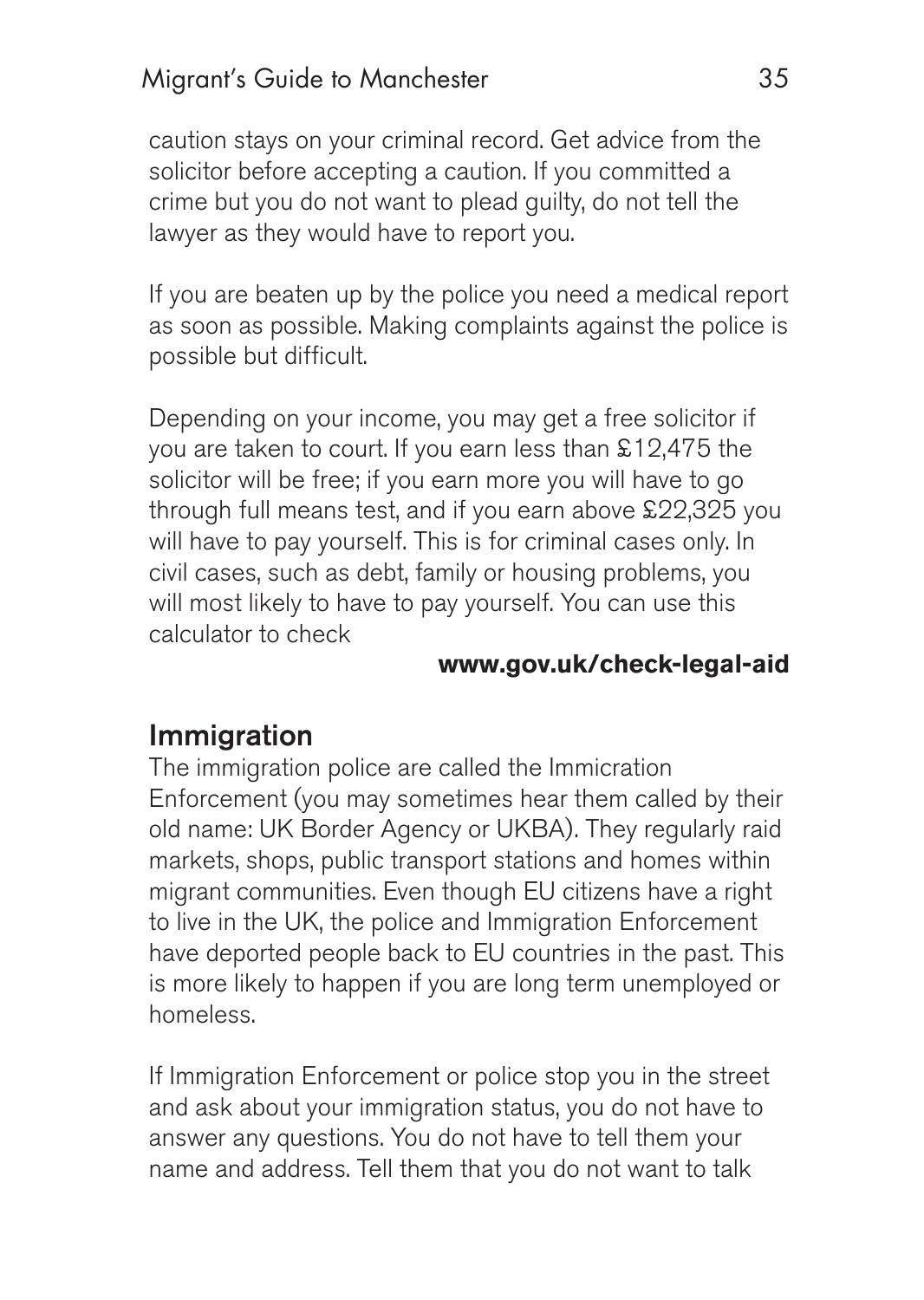to them, stay polite but confident and walk away. They are not allowed to stop you just because of your race. If they stop you just because of how you look, or the language you speak, tell them: 'This is racist. This is illegal. I will make a complaint.'

If you or anyone you know is detained, contact Bail for Immigration Detainees:

#### **020 7247 3590**

(Monday to Thursday, 10am to 12midday) **www.biduk.org**

#### **enquiries@biduk.org**

There is a lot of advice and information on the Greater Manchester Immigration Aid Unit website.The organisation holds a drop in on Tuesdays

#### **http://gmiau.org/ 0161 741 2658**

There are immigration advice sessions at Inspire in Levenshume on Fridays, call 0124 323333 for info. **747 Stockport Rd, Manchester, M19 3AR**

### Domestic Violence and Sexual Assault

#### Support For Women

*Women's Aid* and *Refuge* jointly operate a free 24 hour domestic violence hotline, and you can ask for an interpreter in your first language:

#### **0808 2000 247**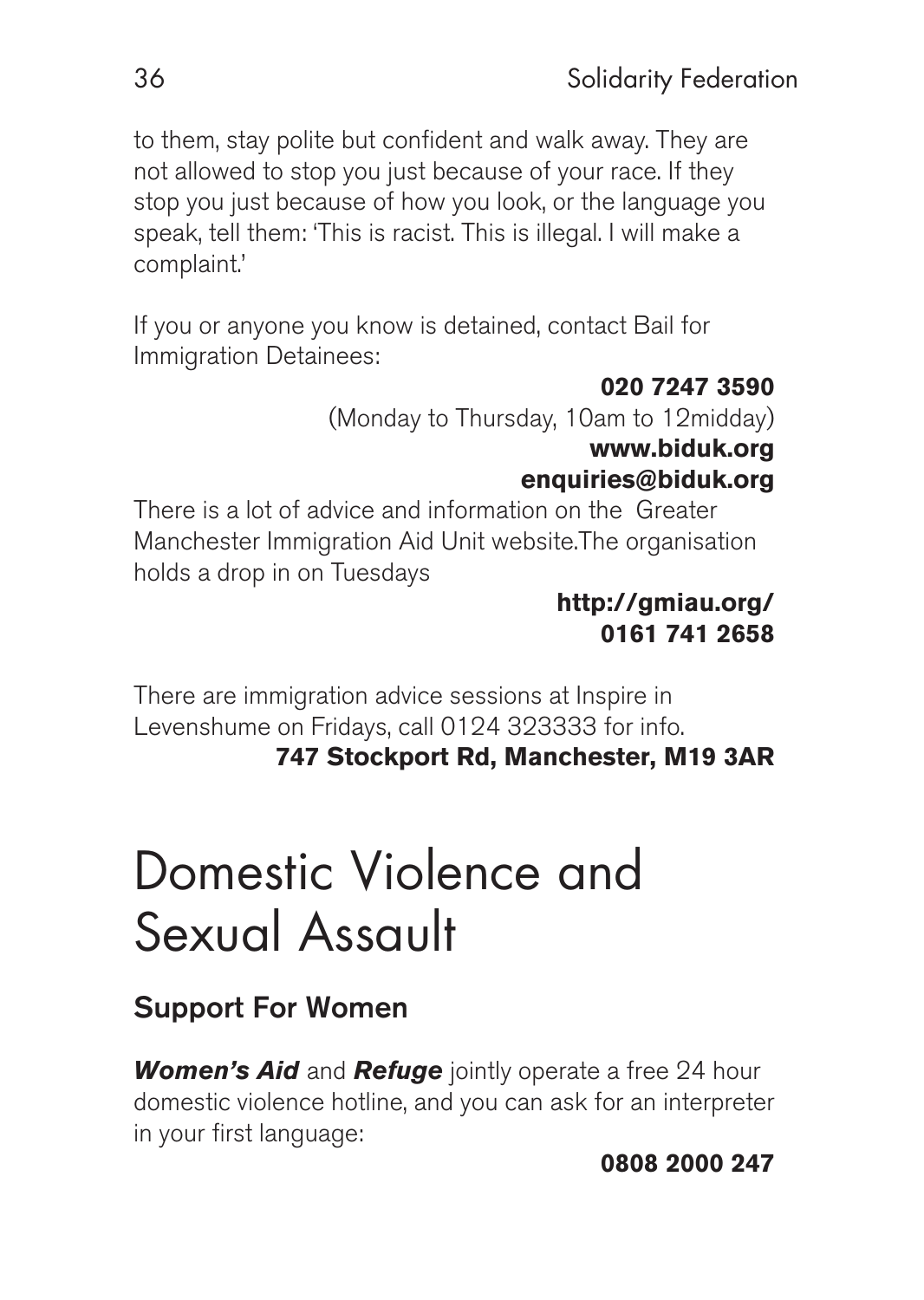*Women's Aid* have a handbook for survivors of domestic violence and domestic abuse:

#### **www.womensaid.org.uk/the-survivors-handbook**

*Rape Crisis Manchester* offer confidential help, information and support to women and girls who have experienced sexual violence of any kind:

#### **0161 273 4500** (Monday to Friday 10am-4pm; Wed, Thurs 6pm-9pm **www.manchesterrapecrisis.co.uk**

*Women's Rights* provide free legal advice on several phone advice lines, find the numbers for specific areas of law on the website

#### **www.rightsofwomen.org.uk/get-advice**

#### Support For Men

#### *Men's domestic violence and abuse helpline*: **0808 801 0327 www.mensadviceline.org.uk**

**Survivors Manchester** supports male survivors of sexual abuse:

#### **support@survivorsmanchester.org.uk www.survivorsmanchester.org.uk 0161 236 2182**

**Survivors UK** confidential helpline for men who have experienced sexual violence:

#### **0845 122 1201 www.survivorsuk.org**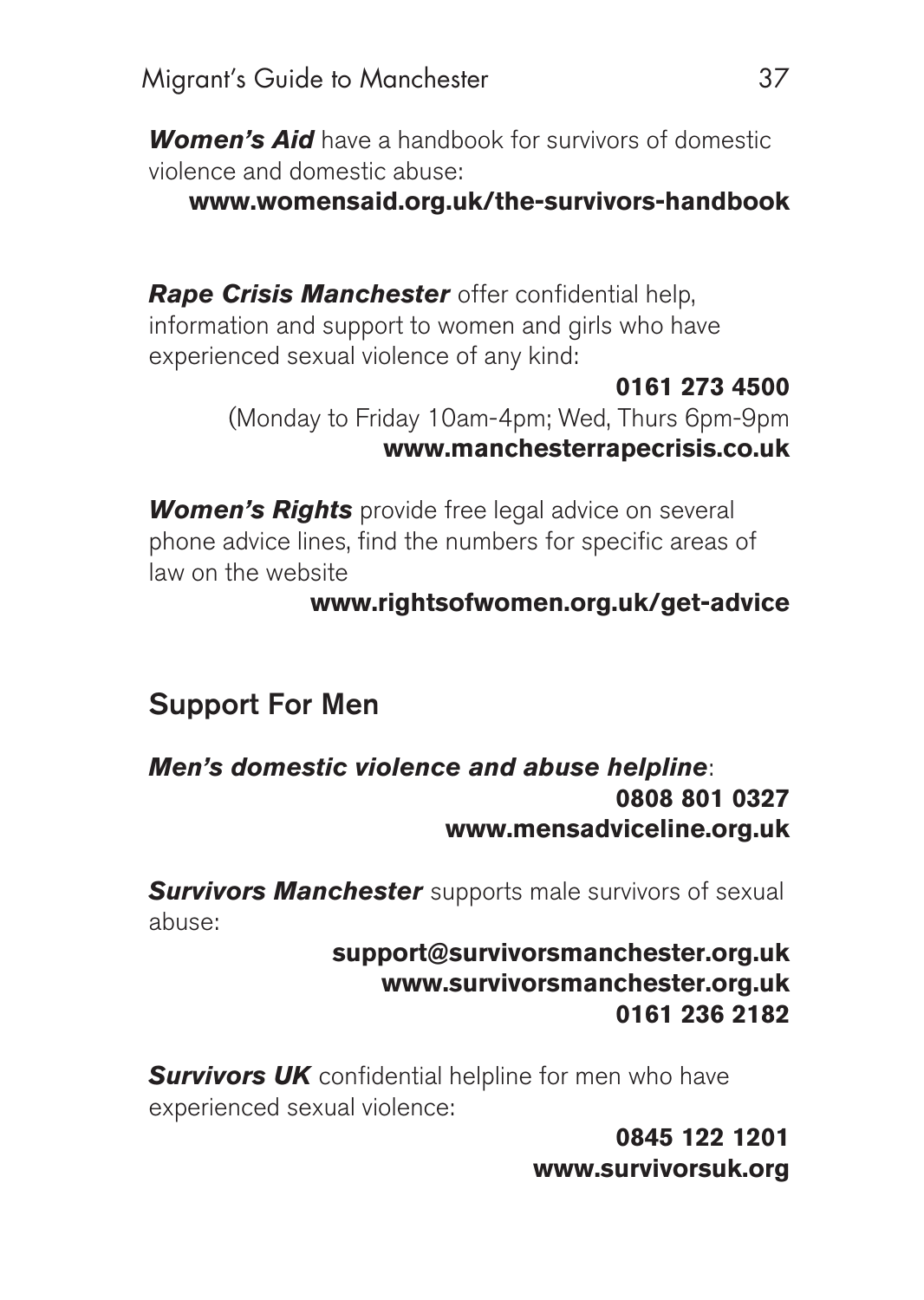## LGBT\* (Lesbian, Gay, Bisexual and Trans\*)

It can be hard to find other LGBT people when you are new to the city, and gay bars are increasingly expensive. There is a concentration of gay bars around Canal St (Manchester, M1 3HE) where it is possible to find information.

*LGBT Foundation* is a Manchester based LGBT charity that has an information helpline:

#### **lgbt.foundation 0345 330 3030**

**The Jarman Clinic** for gay and bisexual men offers full sexual health screening, hepatitis B testing and vaccination, pre- and post-test counselling, free condoms and lube, safer sex advice, counselling on sexual health issues, and HIV prevention work with male sex workers:

#### **The Jarman Clinic, Withington Community Hospital, Nell Lane, West Didsbury, Manchester M20 2LR 0161 217 4939**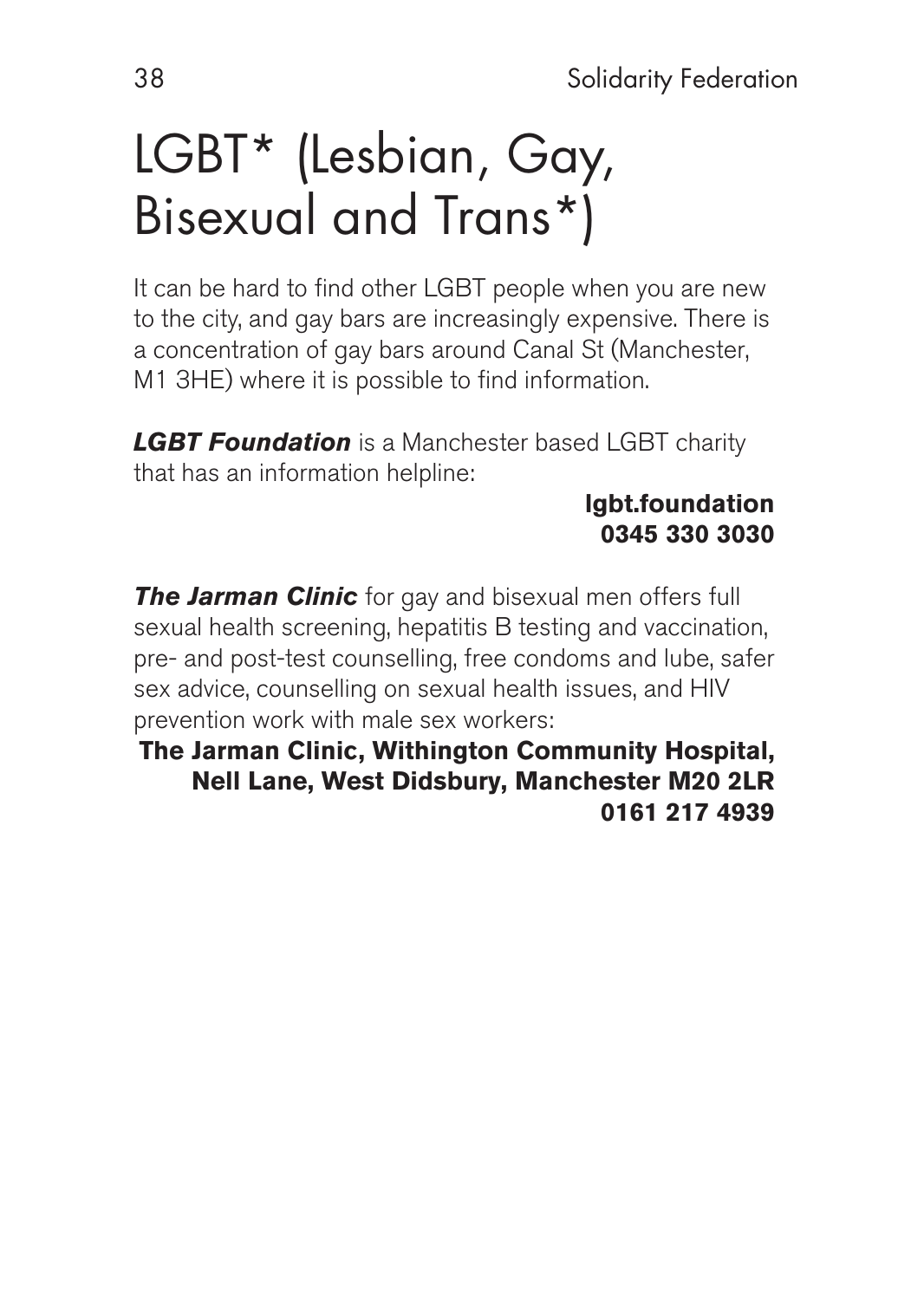## Other Useful Contacts

**GOV.UK** is a government run website explaining the law in an easy to understand way. It covers various areas including things covered by this guide:

#### **gov.uk**

*Manchester Migrant Solidarity* is a self-help group set up as a convergence space for all migrants including asylum seekers offering practical and social activities for mutual support, empowerment and solidarity with non-migrants to build a powerful political voice against the systematic mistreatment of migrants in the UK:

#### **https://manchestermigrantsolidarity.org/**

*Migrants Supporting Migrants*, based in Manchester, runs workshops and events for migrants, details can be found on their website:

#### **www.migrantsupport.org.uk**

**Citizens Advice** is a charity that provides advice to people in need. They run local centres which you can visit to get advice in person. Find your local centre using the website:

#### **www.citizensadvice.org.uk 03444 111 444**

**Community Law Centres** give qualified legal advice to people who cannot afford a lawyer. You can find one in your area here:

#### **www.lawcentres.org.uk**

*National Debt Line* gives advice about debt:

**www.gov.uk/national-debtline 0808 808 4000**